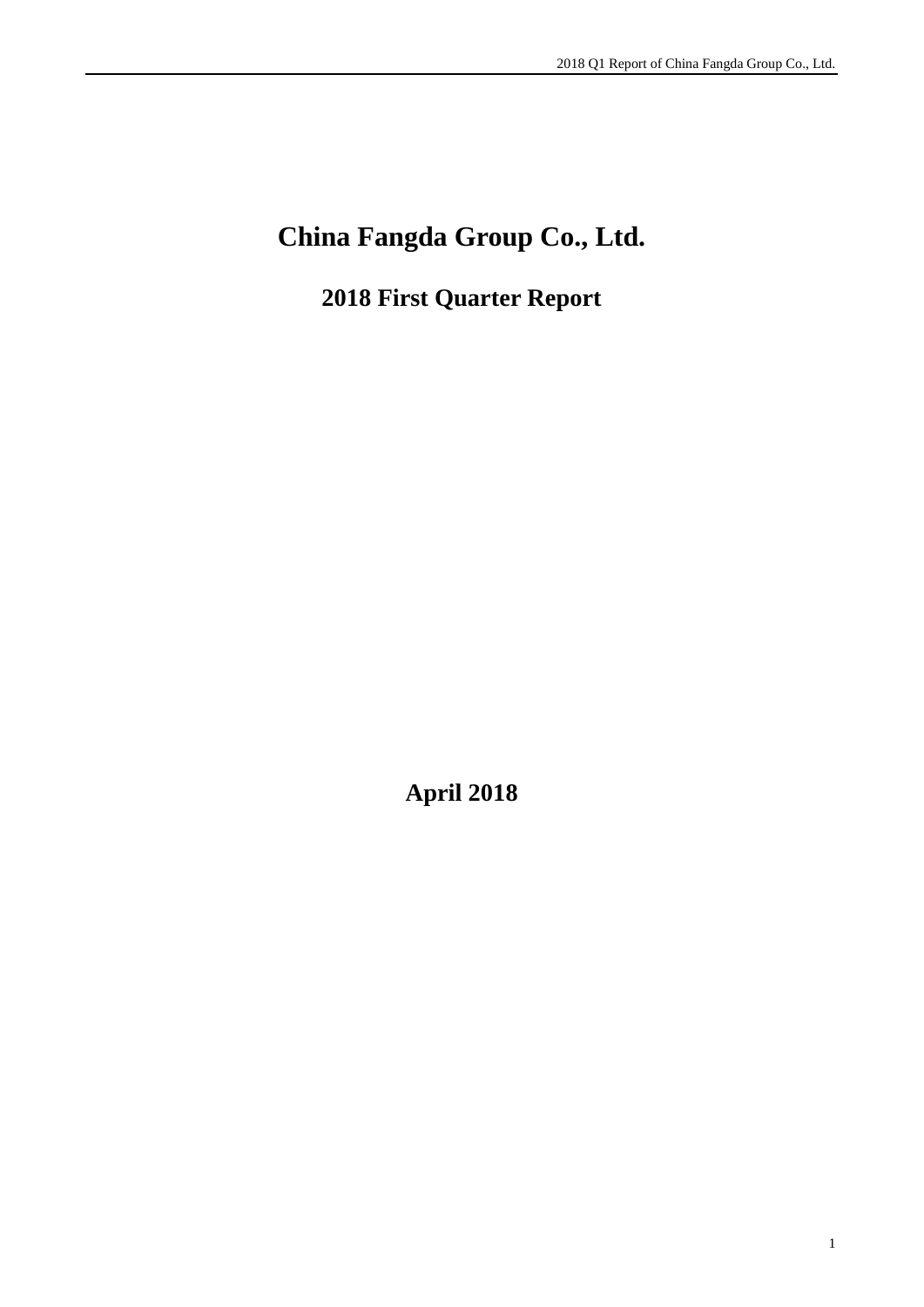### **I Important Statement**

**The members of the Board and the Company guarantee that the quarterly report is free from any false information, misleading statement or material omission and are jointly and severally liable for the information's truthfulness, accuracy and integrity.** 

**All the Directors have attended the meeting of the board meeting at which this report was examined.** 

**Mr. Xiong Jianming, the Chairman of Board, Mr. Lin Kebin, the Chief Financial Officer, and Mr. Wu Bohua, the manager of accounting department declare: the Financial Report carried in this report is authentic and completed.**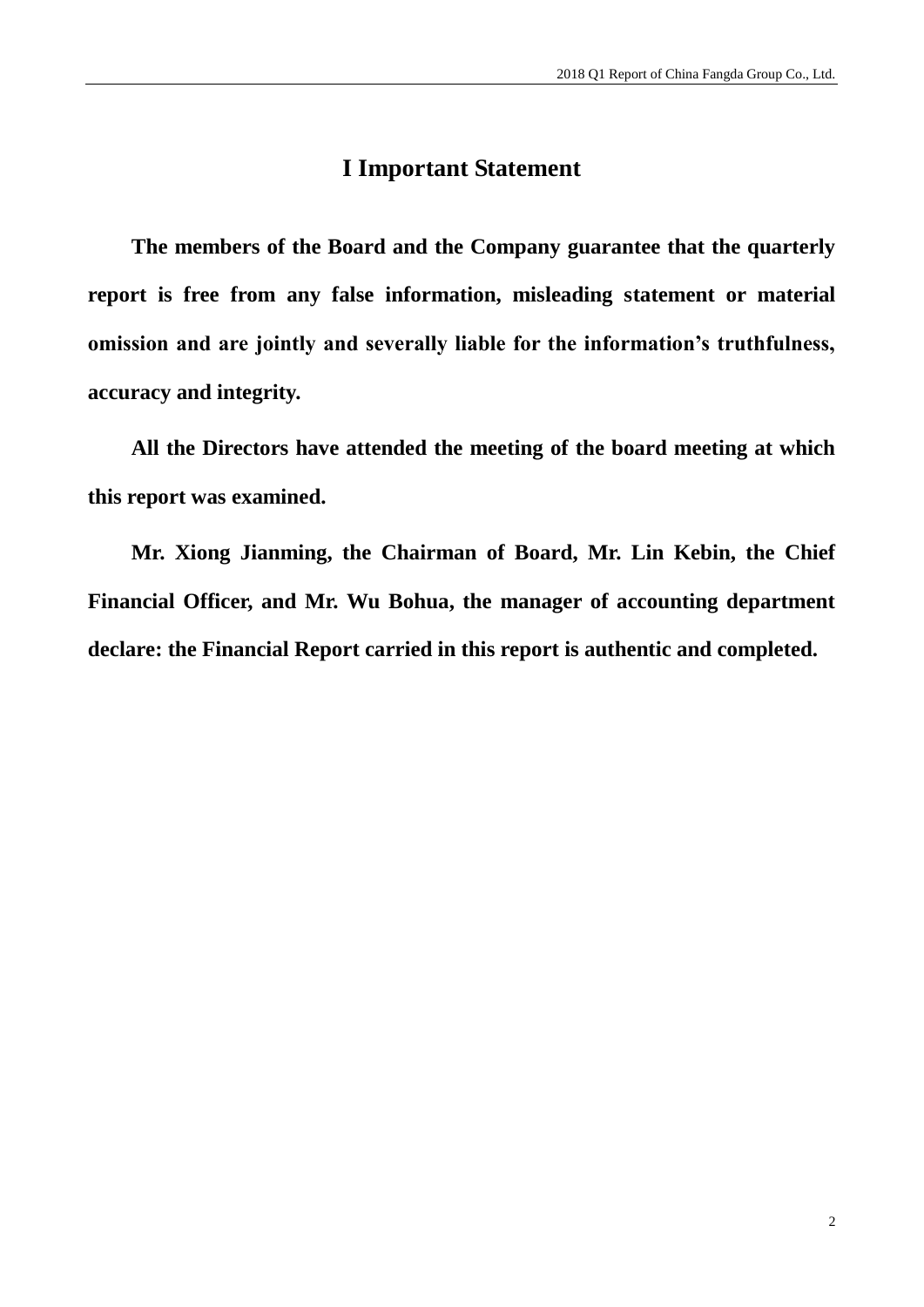## **II. General Information**

### **1. Financial Highlight**

Whether the Company needs to make retroactive adjustment or restatement of financial data of previous years

 $\Box$  Yes  $\sqrt{N\Omega}$ 

|                                                                                                                              | This report period       | Same period last year | Year-on-year change (%) |
|------------------------------------------------------------------------------------------------------------------------------|--------------------------|-----------------------|-------------------------|
| Turnover (yuan)                                                                                                              | 650,032,997.33           | 573,546,634.49        | 13.34%                  |
| Net profit attributable to shareholders of<br>the listed company (yuan)                                                      | 98, 377, 550. 44         | 67,759,233.14         | 45.19%                  |
| Net profit attributable to the shareholders<br>of the listed company and after deducting<br>of non-recurring gain/loss (RMB) | 88,737,051.63            | 64,053,467.14         | 38.54%                  |
| Net cash flow generated by business<br>operation (RMB)                                                                       | $-40,623,633.07$         | $-4,846,476.55$       | 766.89%                 |
| Basic earnings per share (yuan/share)                                                                                        | 0.080                    | 0.060                 | 33.33%                  |
| Diluted Earnings per share (yuan/share)                                                                                      | 0.080                    | 0.060                 | 33.33%                  |
| Weighted average net income/asset ratio                                                                                      | 2.99%                    | 2.83%                 | 0.16%                   |
|                                                                                                                              | End of the report period | End of last year      | Year-on-year change     |
| Total asset (RMB)                                                                                                            | 7,562,522,369.52         | 7,625,422,688.63      | $-0.82%$                |
| Net profit attributable to the shareholders<br>of the listed company (RMB)                                                   | 3,330,717,890.26         | 3,238,939,202.18      | 2.83%                   |

Accidental gain/loss item and amount

 $\sqrt{\text{Applied}}$ 

| <b>Items</b>                                                                                                                                                                        | Amount from beginning of<br>the year to the end of the<br>report period | <b>Notes</b> |
|-------------------------------------------------------------------------------------------------------------------------------------------------------------------------------------|-------------------------------------------------------------------------|--------------|
| Non-current asset disposal gain/loss (including the write-off part<br>for which assets impairment provision is made)                                                                | 57,452.19                                                               |              |
| Subsidies accounted into the current income account (except the<br>government subsidy closely related to the enterprise's business<br>and based on unified national standard quota) | 1,863,448.41                                                            |              |
| Gain from entrusted investment or assets management                                                                                                                                 | 8,276,022.57                                                            |              |
| Other non-business income and expenditures other than the above                                                                                                                     | 1,570,613.11                                                            |              |
| Less: Influenced amount of income tax                                                                                                                                               | 2,127,037.47                                                            |              |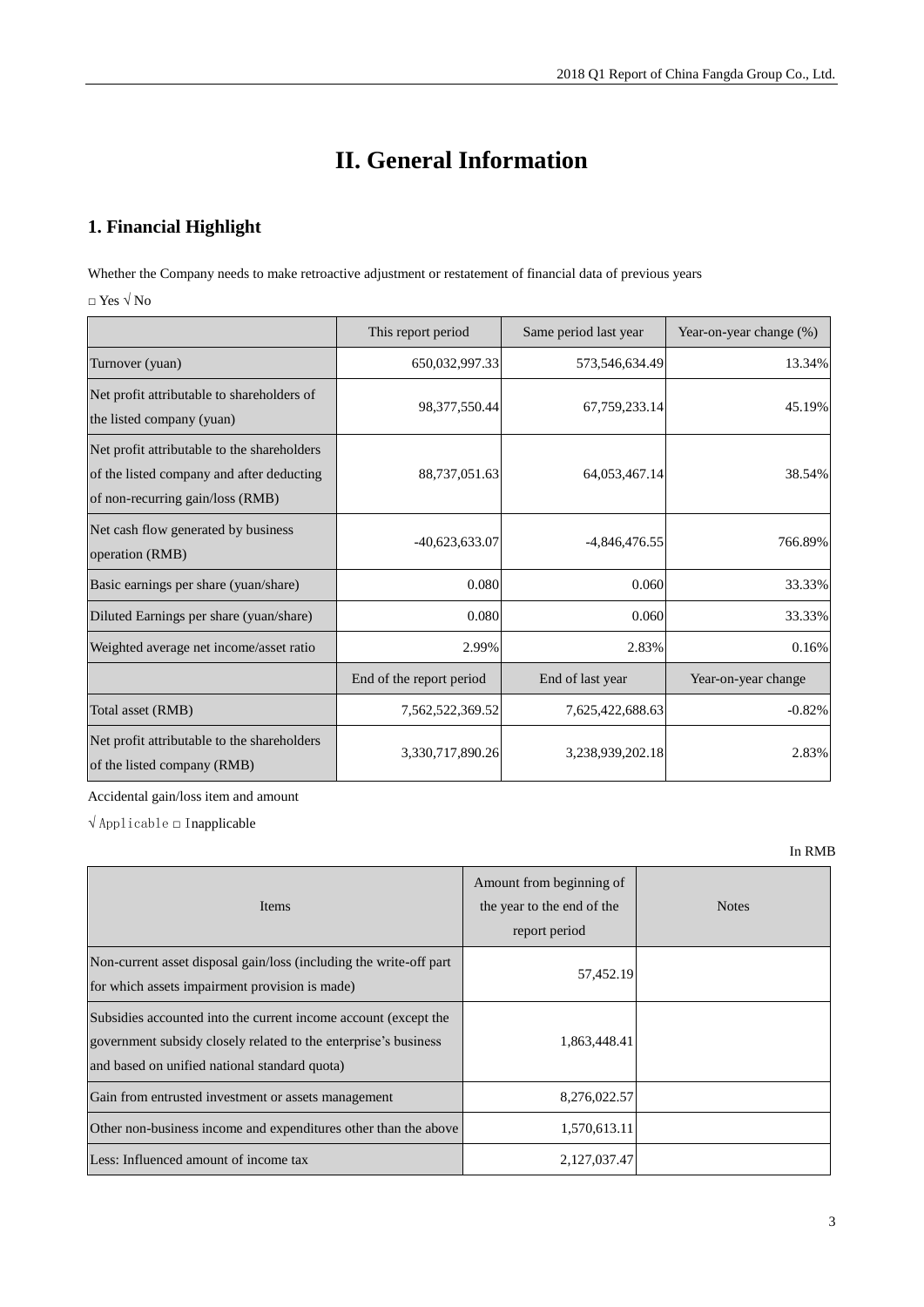| Total | ,640,498.81 | $- -$ |
|-------|-------------|-------|

Explanation statement should be made for accidental gain/loss items defined and accidental gain/loss items defined as regular gain/loss items according to the Explanation Announcement of Information Disclosure No. 1 - Non-recurring gain/loss mentioned.

□ Applicable √ Inapplicable

No circumstance that should be defined as recurrent profit and loss according to *Explanation Announcement of Information Disclosure No. 1 - Non-recurring gain/loss* occurs in the report period.

### **2. Total number of shareholders and shareholding of top 10 shareholders by the end of the report period**

#### **1. Ordinary shareholders, preference shareholders with resumed voting rights and top 10 shareholders**

|                                                                                                      |                                       |                                                                                                                  |              |  |                     |                  |  |              | In share             |
|------------------------------------------------------------------------------------------------------|---------------------------------------|------------------------------------------------------------------------------------------------------------------|--------------|--|---------------------|------------------|--|--------------|----------------------|
| Number of shareholders of common<br>shares at the end of the report period                           |                                       | Number of shareholders of preferred<br>63,651<br>stocks of which voting rights<br>recovered in the report period |              |  | $\Omega$            |                  |  |              |                      |
|                                                                                                      |                                       |                                                                                                                  |              |  | Top 10 Shareholders |                  |  |              |                      |
|                                                                                                      | Nature of                             |                                                                                                                  | Shareholding |  |                     | Conditional      |  |              | Pledging or freezing |
| Shareholder                                                                                          | shareholder                           |                                                                                                                  | percentage   |  | Number of shares    | shares           |  | Share status | Amount               |
| Shenzhen Banglin<br>Technologies<br>Development Co., Ltd.                                            | Domestic<br>non-state legal<br>person |                                                                                                                  | 8.72%        |  | 103,161,409         | $\Omega$         |  | Pledged      | 34,990,000           |
| Shengjiu Investment Ltd.                                                                             | Foreign legal<br>person               |                                                                                                                  | 7.66%        |  | 90,697,882          | $\Omega$         |  |              |                      |
| <b>GUOTAI JUNAN</b><br>SECURITIES(HONGKO<br>NG) LIMITED                                              | Foreign legal<br>person               |                                                                                                                  | 3.83%        |  | 45,325,358          | $\Omega$         |  |              |                      |
| <b>CITIC</b> Securities<br>Brokerage (Hong Kong)<br>Co., Ltd.                                        | Foreign legal<br>person               |                                                                                                                  | 2.30%        |  | 27,220,725          | $\boldsymbol{0}$ |  |              |                      |
| Gong Qing Cheng Shi Li<br>He Investment<br>Management Partnership<br>Enterprise (limited<br>partner) | Domestic<br>non-state legal<br>person |                                                                                                                  | 2.26%        |  | 26,791,488          | $\Omega$         |  |              |                      |
| China Resource SZITIC<br>Trust - China Resource<br>Trust No.13 Collective<br><b>Trust Program</b>    | Others                                |                                                                                                                  | 1.30%        |  | 15,383,404          | $\theta$         |  |              |                      |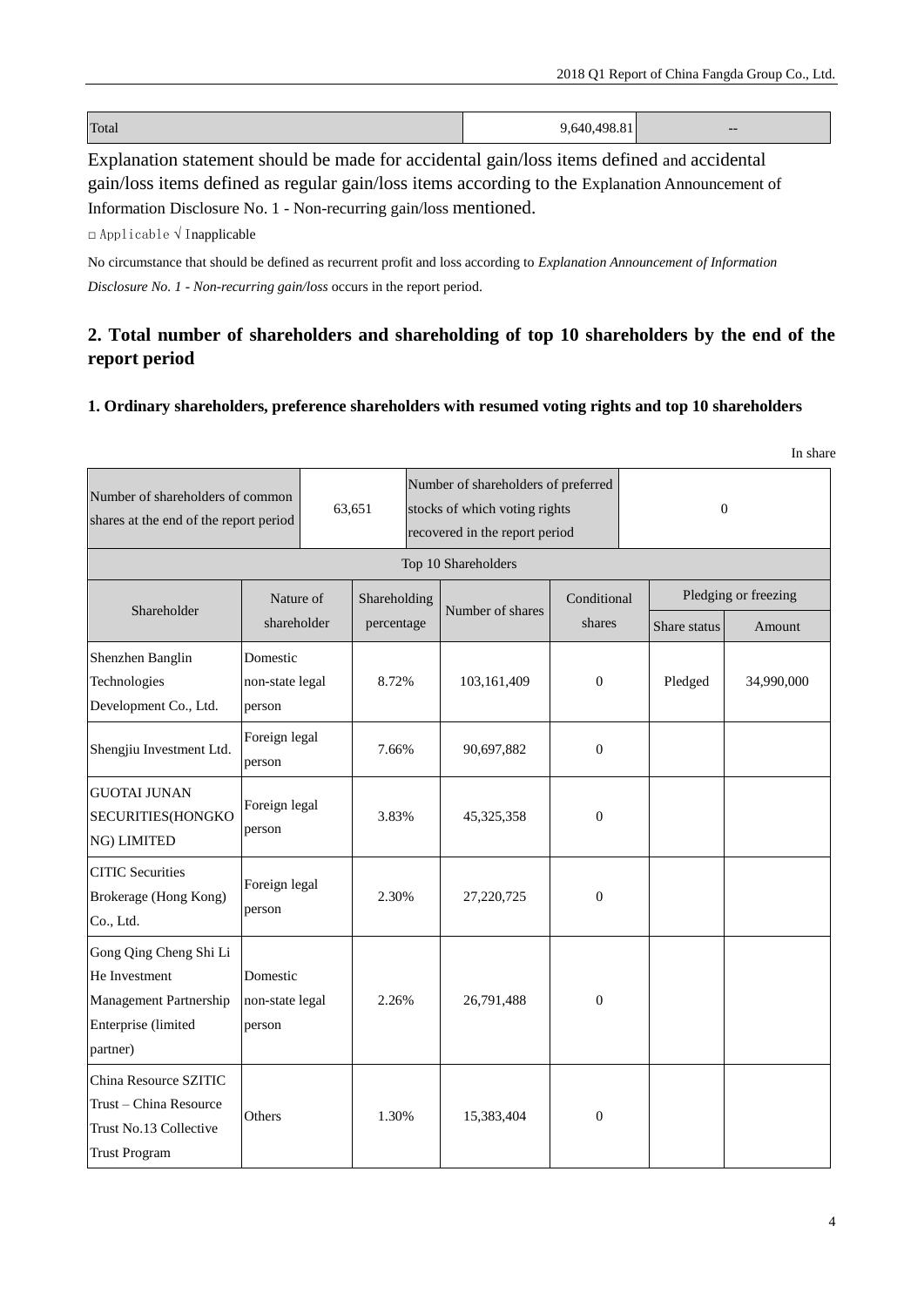| Shenwan Hongyuan<br>Securities (Hong Kong)<br>Co., Ltd.                                               | Foreign legal<br>person                 |            | 1.28%        | 15,169,837                                 | $\theta$              |                      |                                                   |                    |
|-------------------------------------------------------------------------------------------------------|-----------------------------------------|------------|--------------|--------------------------------------------|-----------------------|----------------------|---------------------------------------------------|--------------------|
| Yunnan International<br>Trust CO., Ltd. - Juxin<br>No.5 Collective Fund<br><b>Trust Program</b>       | Others                                  |            | 1.12%        | 13,229,635                                 | $\boldsymbol{0}$      |                      |                                                   |                    |
| Yunnan International<br>Trust CO., Ltd. - Yunxia<br>No.3 Collective Fund<br><b>Trust Program</b>      | Others                                  |            | 0.73%        | 8,635,314                                  | $\mathbf{0}$          |                      |                                                   |                    |
| <b>VANGUARD</b><br><b>EMERGING MARKETS</b><br>STOCK INDEX FUND                                        | Foreign legal<br>person                 |            | 0.67%        | 7,946,483                                  | $\mathbf{0}$          |                      |                                                   |                    |
|                                                                                                       |                                         |            |              | Top 10 holders of unconditional shares     |                       |                      |                                                   |                    |
|                                                                                                       |                                         |            |              |                                            |                       |                      |                                                   | Category of shares |
| Shareholder                                                                                           |                                         |            |              | Amount of shares without sales restriction | Category of<br>shares |                      | Amount                                            |                    |
| Shenzhen Banglin Technologies<br>Development Co., Ltd.                                                |                                         |            | 103,161,409  |                                            |                       |                      | RMB common<br>shares                              | 103,161,409        |
| Shengjiu Investment Ltd.                                                                              |                                         |            | 90,697,882   |                                            |                       |                      | Foreign shares<br>listed in domestic<br>exchanges | 90,697,882         |
| <b>GUOTAI JUNAN</b><br>SECURITIES(HONGKONG)<br><b>LIMITED</b>                                         |                                         |            | 45, 325, 358 |                                            |                       |                      | Foreign shares<br>listed in domestic<br>exchanges | 45,325,358         |
| Kong) Co., Ltd.                                                                                       | <b>CITIC Securities Brokerage (Hong</b> |            |              | 27,220,725                                 |                       |                      | Foreign shares<br>listed in domestic<br>exchanges | 27,220,725         |
| Gong Qing Cheng Shi Li He<br><b>Investment Management Partnership</b><br>Enterprise (limited partner) |                                         | 26,791,488 |              |                                            |                       | RMB common<br>shares |                                                   | 26,791,488         |
| China Resource SZITIC Trust - China<br>Resource Trust No.13 Collective Trust<br>Program               |                                         | 15,383,404 |              |                                            |                       | shares               | RMB common                                        | 15,383,404         |
| Kong) Co., Ltd.                                                                                       | Shenwan Hongyuan Securities (Hong       |            |              | 15,169,837                                 |                       |                      | Foreign shares<br>listed in domestic<br>exchanges | 15,169,837         |
| Yunnan International Trust CO., Ltd.<br>- Juxin No.5 Collective Fund Trust                            |                                         | 13,229,635 |              |                                            |                       | shares               | RMB common                                        | 13,229,635         |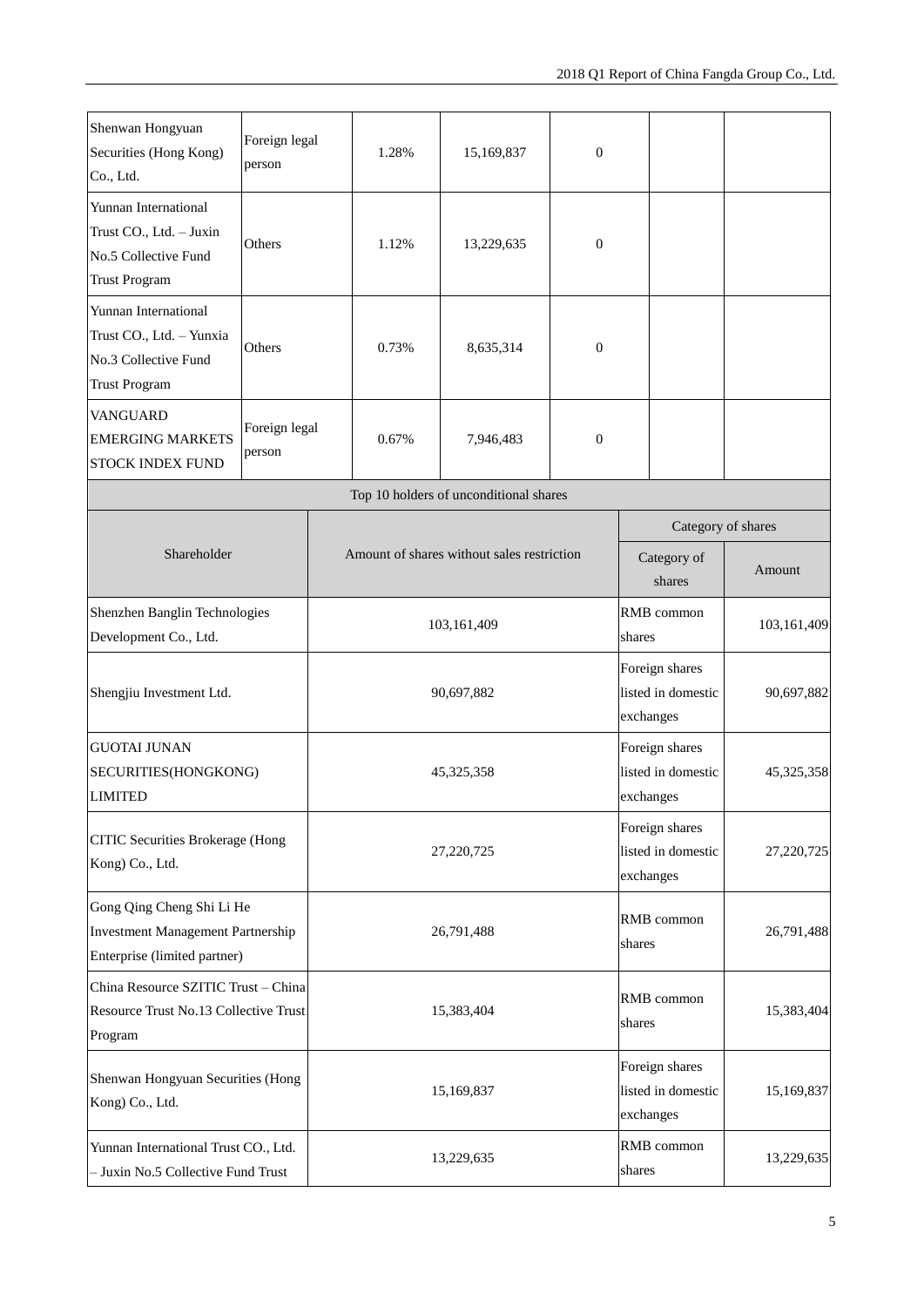| Program                                                                                |                                                                                                                                                                                                                                                                                                                                                                                                                                      |                                                   |           |  |  |
|----------------------------------------------------------------------------------------|--------------------------------------------------------------------------------------------------------------------------------------------------------------------------------------------------------------------------------------------------------------------------------------------------------------------------------------------------------------------------------------------------------------------------------------|---------------------------------------------------|-----------|--|--|
| Yunnan International Trust CO., Ltd.<br>– Yunxia No.3 Collective Fund Trust<br>Program | 8,635,314                                                                                                                                                                                                                                                                                                                                                                                                                            | RMB common<br>shares                              | 8,635,314 |  |  |
| VANGUARD EMERGING<br><b>MARKETS STOCK INDEX FUND</b>                                   | 7,946,483                                                                                                                                                                                                                                                                                                                                                                                                                            | Foreign shares<br>listed in domestic<br>exchanges | 7,946,483 |  |  |
| Notes to top ten shareholder<br>relationship or "action in concert"                    | Among the top 10 shareholders, Shenzhen Banglin Technology Development Co., Ltd. and<br>Shengjiu Investment Co., Ltd. are parties action-in-concert. Shenzhen Banglin Technology<br>Development Co., Ltd. and Gong Qing Cheng Shi Li He Investment Management<br>Partnership Enterprise are related parties. The Company is not notified of other<br>action-in-concert or related parties among the other holders of current shares. |                                                   |           |  |  |
| Top-10 common share shareholders<br>participating in margin trade                      | None                                                                                                                                                                                                                                                                                                                                                                                                                                 |                                                   |           |  |  |

Agreed re-purchasing by the Company's top 10 shareholders of common shares and top 10 shareholders of unconditional common shares in the report period

 $\Box$  Yes  $\sqrt{N_0}$ 

No agreed re-purchasing by the Company's top 10 shareholders of common shares and top 10 shareholders of unconditional common shares in the report period

### **2. Total number of preferred shareholders and shareholding of top 10 preferred shareholders by the end of the report period**

□ Applicable √ Inapplicable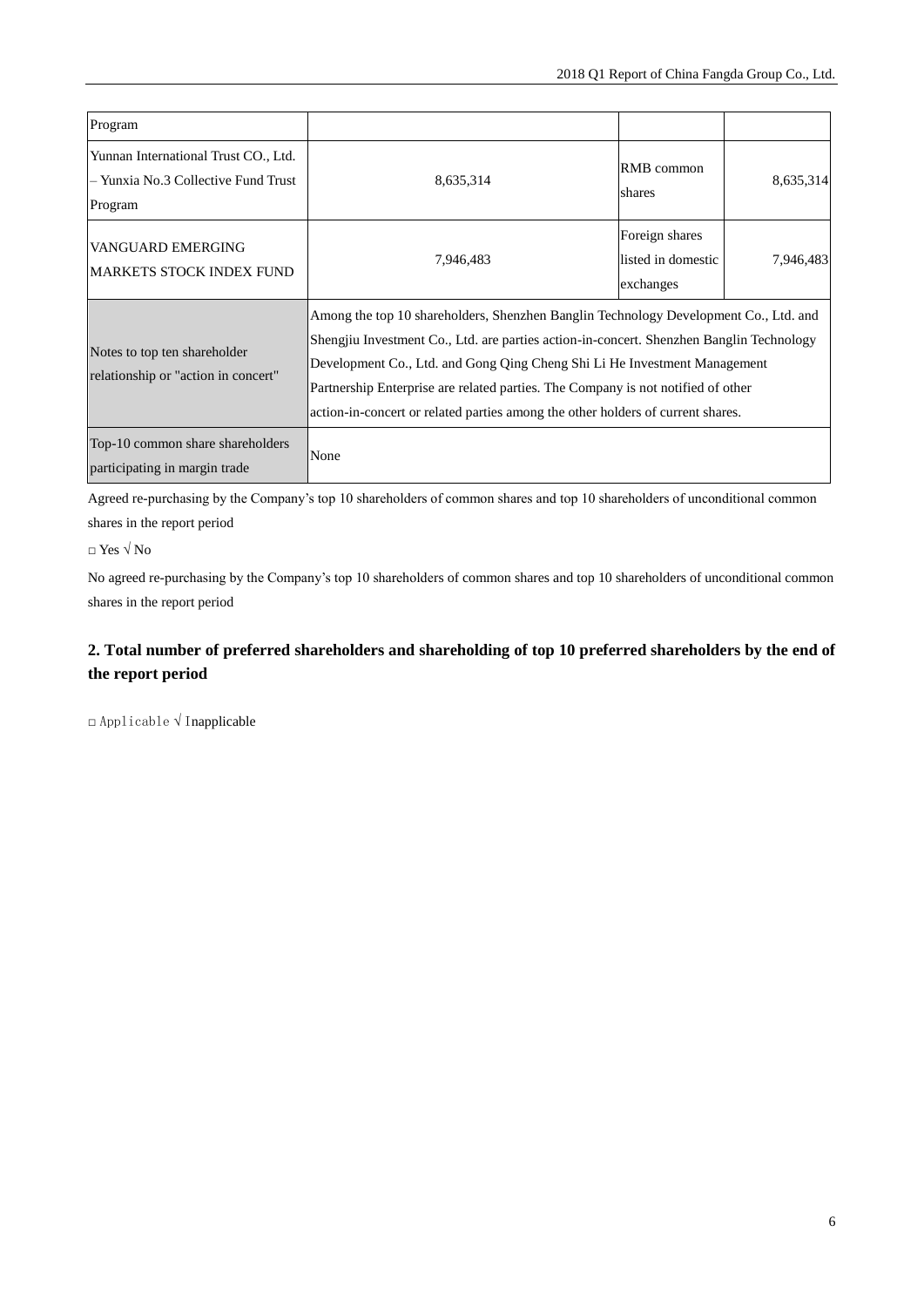## **III Significant Events**

### **1. Major changes in accounting items and financial data in the report period and reasons**

| Items                                                         | Closing amount                             | Opening amount       | Change    | Cause of change                                                                              |
|---------------------------------------------------------------|--------------------------------------------|----------------------|-----------|----------------------------------------------------------------------------------------------|
| Other current assets                                          | 643, 201, 146. 13                          | 439, 890, 493.06     | 46.22%    | Mainly<br>due<br>purchase<br>to<br>financial products                                        |
| Other<br>non-current<br>assets                                | 7, 233, 884. 12                            | 31, 130, 198. 46     | $-76.76%$ | Mainly due to pre-paid house<br>purchases transferred to fixed<br>assets                     |
| Employees'<br>wage<br>payable                                 | 17, 822, 353. 53                           | 40, 399, 130.75      | $-55.88%$ | Annual bonus paid                                                                            |
| Items                                                         | of<br>Amount<br>the<br><b>Current Term</b> | Last period          | Change    | Cause of change                                                                              |
| Turnover                                                      | 650, 032, 997.33                           | 573, 546, 634. 49    | 13.34%    | Mainly due to increase in sales<br>from the real estate business                             |
| Taxes and surcharges                                          | 57, 107, 989. 44                           | 36, 724, 201. 67     | 55.51%    | Mainly due to provision of real<br>estate sales tax                                          |
| Investment income                                             | 6,728,202.21                               | 963, 118.22          | 598.59%   | Mainly<br>purchase<br>due<br>to<br>financial products                                        |
| Income tax expenses                                           | 33, 501, 097.89                            | 20, 846, 618. 03     | 60.70%    | Mainly due to provision of<br>income tax for the real estate<br>business                     |
| Net profit attributable<br>to the owners of parent<br>company | 98, 377, 550. 44                           | 67, 759, 233. 14     | 45.19%    | Mainly due to increase in the<br>business income<br>and<br>gross<br>profit margin            |
| Other cash paid for<br>business operations                    | 204, 744, 773. 26                          | 56, 839, 430. 42     | 260.22%   | Mainly due to the increase in<br>various margins such as real<br>estate development business |
| Cash<br>paid<br>for<br>investment                             | 2,091,800,000.00                           | 1, 024, 200, 000. 00 | 104.24%   | Mainly due to purchase of<br>financial products                                              |

 $\sqrt{\text{Applied}}$ 

### **2. Progress of key issues and its impacts and solutions**

□ Applicable √ Inapplicable

### **3. Commitments that have not been fulfilled by actual controller, shareholders, related parties, acquirers of the Company**

□ Applicable √ Inapplicable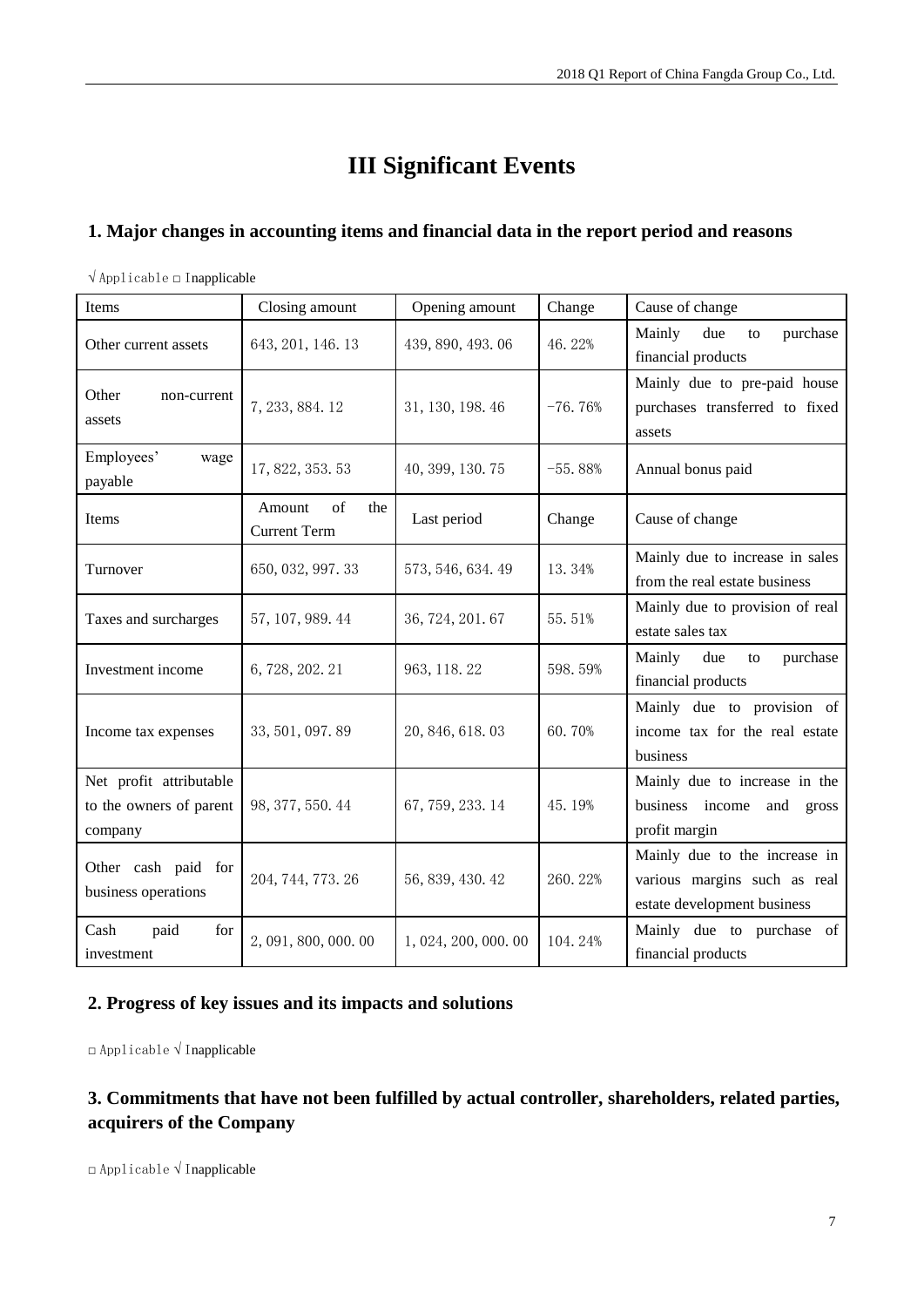There is no commitment that has not been fulfilled by actual controller, shareholders, related parties, acquirers of the Company

### **4. Forecast of operating performance between January and June in 2018**

Warning and reasons of possible net loss or substantial change from the last period between the beginning of the year and the end of the next report period

□ Applicable √ Inapplicable

#### **5. Securities investment**

□ Applicable √ Inapplicable

The Company made no investment in securities in the report period

### **6. Derivative investment**

 $\sqrt{\text{Applied}}$  Applicable  $\Box$  Inapplicable

|                                              |                  |                                                                      |                          |                   |                      |              |                                     |                             |                                     |                                             |                                     |                                                                                                                              | <b>III INVIDTU,00</b>                                 |
|----------------------------------------------|------------------|----------------------------------------------------------------------|--------------------------|-------------------|----------------------|--------------|-------------------------------------|-----------------------------|-------------------------------------|---------------------------------------------|-------------------------------------|------------------------------------------------------------------------------------------------------------------------------|-------------------------------------------------------|
| Derivati<br>ve<br>investm<br>ent<br>operator | Relation<br>ship | Related<br>transacti<br>on                                           | Type                     | Initial<br>amount | <b>Start</b><br>date | End<br>date  | Initial<br>investm<br>ent<br>amount | Amount<br>in this<br>period | Amount<br>sold in<br>this<br>period | Impairm<br>ent<br>provisio<br>n (if<br>any) | Closing<br>investm<br>ent<br>amount | Proporti<br>on of<br>closing<br>investm<br>ent<br>amount<br>in the<br>closing<br>net<br>assets in<br>the<br>report<br>period | Actual<br>gain/lo<br>ss in<br>the<br>report<br>period |
| Shangha<br>Futures<br>Exchan<br>${\rm ge}$   | None             | N <sub>o</sub>                                                       | Shanghai<br>aluminu<br>m | 151.25            | 12.09.1<br>6         | 31.01.1<br>9 | 151.25                              | 13,015.<br>5                | 1,871.4                             |                                             | 11,295.3<br>5                       |                                                                                                                              | 3.39% -135.48                                         |
| Total                                        |                  |                                                                      |                          | 151.25            |                      |              | 151.25                              | 13,015.<br>$\sqrt{5}$       | 1,871.4                             |                                             | 11,295.3<br>5                       |                                                                                                                              | 3.39% -135.48                                         |
| Capital source                               |                  |                                                                      |                          | Self-owned fund   |                      |              |                                     |                             |                                     |                                             |                                     |                                                                                                                              |                                                       |
| Lawsuit involved                             |                  |                                                                      | None                     |                   |                      |              |                                     |                             |                                     |                                             |                                     |                                                                                                                              |                                                       |
| Directors                                    |                  | Disclosure date of derivative<br>investment approval by the Board of |                          | 31.10.17          |                      |              |                                     |                             |                                     |                                             |                                     |                                                                                                                              |                                                       |

#### In RMB10,000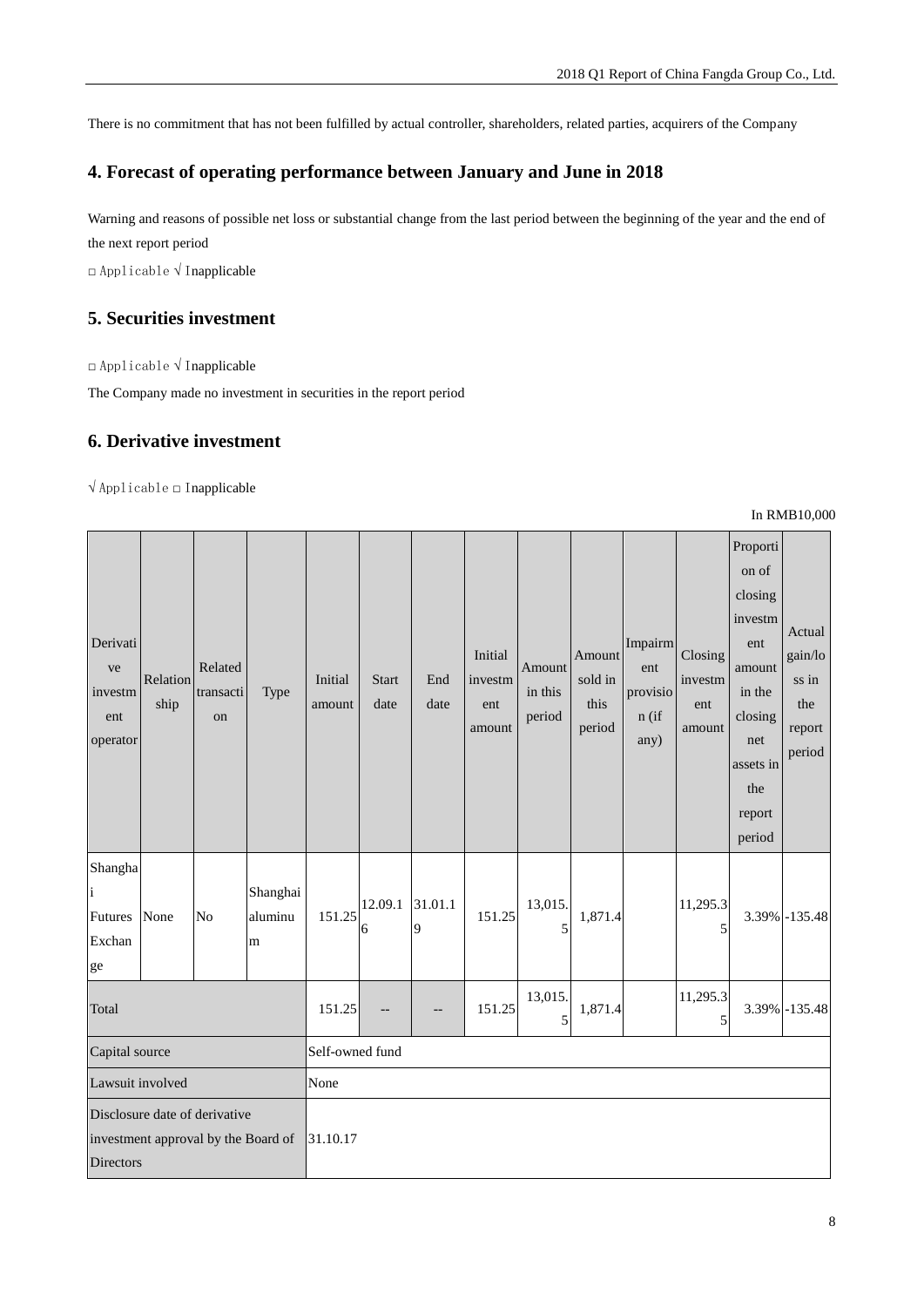| Disclosure date of derivative<br>investment approval by the<br>shareholders' meeting                                                                                                                                 | None                                                                                                                                                                                                                                                                                                                                                          |
|----------------------------------------------------------------------------------------------------------------------------------------------------------------------------------------------------------------------|---------------------------------------------------------------------------------------------------------------------------------------------------------------------------------------------------------------------------------------------------------------------------------------------------------------------------------------------------------------|
| Risk analysis and control measures<br>for the derivative holding in the<br>report period (including without<br>limitation market, liquidity, credit,<br>operation and legal risks)                                   | To prevent the risk of fluctuation of raw material prices, the Company adopted the<br>aluminum futures exchanged at the domestic futures exchange to provide hedging for<br>aluminum as a raw material for the Company. The Company has set up and implemented the<br>Provincial Regulations on China Fangda Group Domestic Futures Hedging to prevent risks. |
| Changes in the market price or fair<br>value of the derivative in the report<br>period, the analysis of the derivative's<br>fair value should disclose the method<br>used and related assumptions and<br>parameters. | Fair value of derivatives are measured at open prices in the futures market                                                                                                                                                                                                                                                                                   |
| Material changes in the accounting<br>policies and rules related to the<br>derivative in the report period<br>compared to last period                                                                                | None                                                                                                                                                                                                                                                                                                                                                          |
| Opinions of independent directors on<br>the Company's derivative investment None<br>and risk controlling                                                                                                             |                                                                                                                                                                                                                                                                                                                                                               |

### **7. Reception of investigations, communications, or interviews in the reporting period**

 $\sqrt{\text{Applied}}$  and  $\sqrt{\text{Applied}}$ 

| Time/date | Way                     | <b>Visitor</b> | Disclosure of information                                    |
|-----------|-------------------------|----------------|--------------------------------------------------------------|
| 08.01.18  | Telephone communication | Individual     | Inquiry about the Company's operation<br>condition           |
| 10.01.18  | Telephone communication | Individual     | Inquiry about the Company's shares with<br>sales restriction |
| 18.01.18  | Telephone communication | Individual     | Inquiry about the progress of the Fangda<br>Town project     |
| 22.01.18  | Telephone communication | Individual     | Inquiry about the Company's result<br>forecast               |
| 25.01.18  | Telephone communication | Institution    | Inquiry about the Company's future<br>development strategy   |
| 02.02.18  | Telephone communication | Individual     | Inquiry about the Company' semi-year<br>performance          |
| 05.02.18  | Telephone communication | Individual     | Inquiry about project bidding                                |
| 09.02.18  | Telephone communication | Individual     | Inquiry about the sales of the Fangda                        |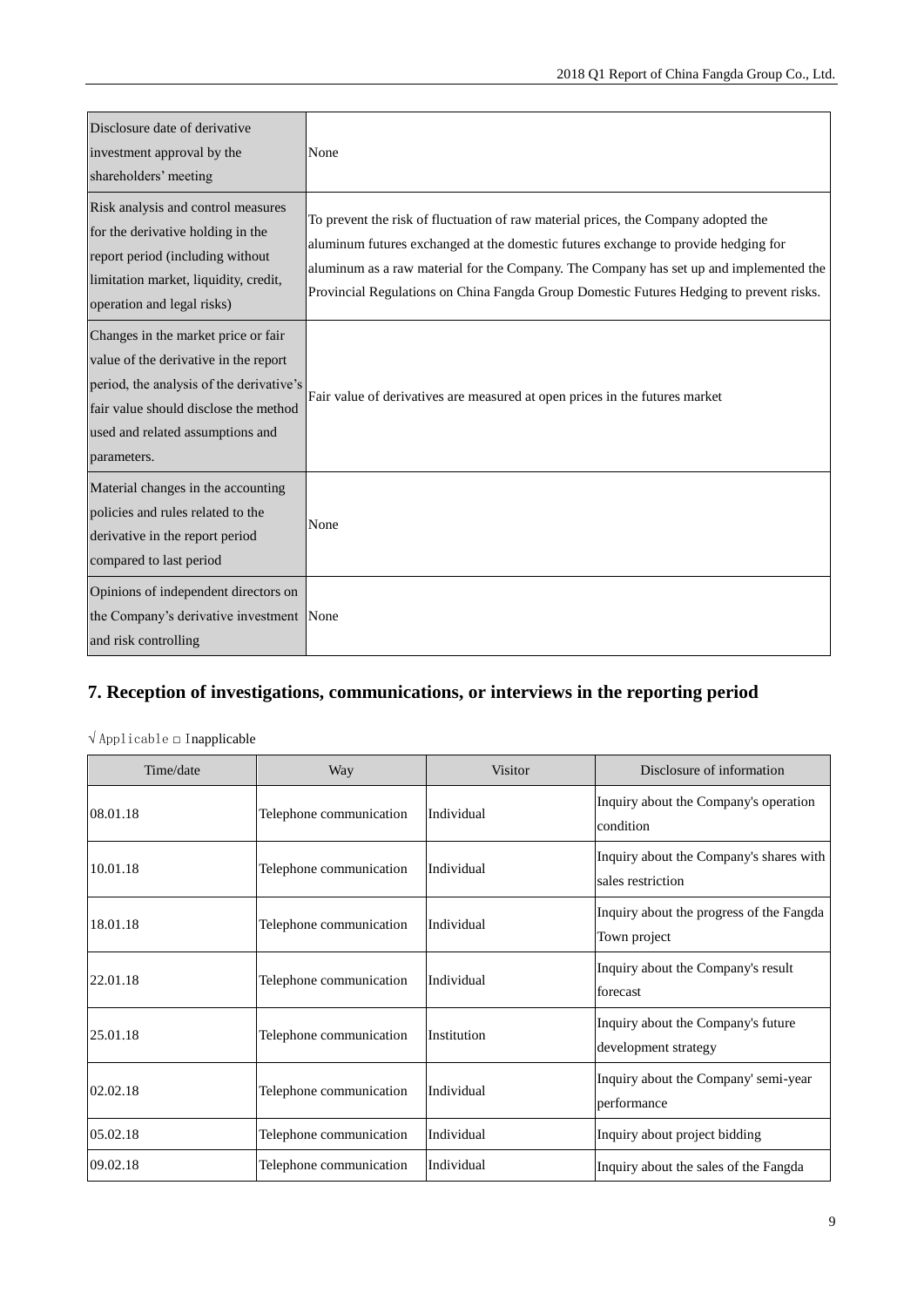|          |                         |             | Town project                                              |
|----------|-------------------------|-------------|-----------------------------------------------------------|
| 23.02.18 | Telephone communication | Individual  | Inquiry about the Company's profit<br>distribution        |
| 26.02.18 | Telephone communication | Institution | Inquiry about pledging of shares by<br>major shareholders |
| 02.03.18 | Telephone communication | Individual  | Inquiry about the Company's operation<br>condition        |
| 08.03.18 | Telephone communication | Individual  | Inquiry about the Company's operation<br>condition        |
| 22.03.18 | Telephone communication | Individual  | Inquiry about the Company's operation<br>condition        |
| 28.03.18 | Telephone communication | Individual  | Inquiry about the Company's operation<br>condition in Q1  |

### **8. Incompliant external guarantee**

□ Applicable √ Inapplicable

The Company made no incompliant external guarantee in the report period.

### **9. Non-operating capital use by the controlling shareholder or related parties in the reporting term**

□ Applicable √ Inapplicable

The controlling shareholder and its affiliates occupied no capital for non-operating purpose of the Company during the report period.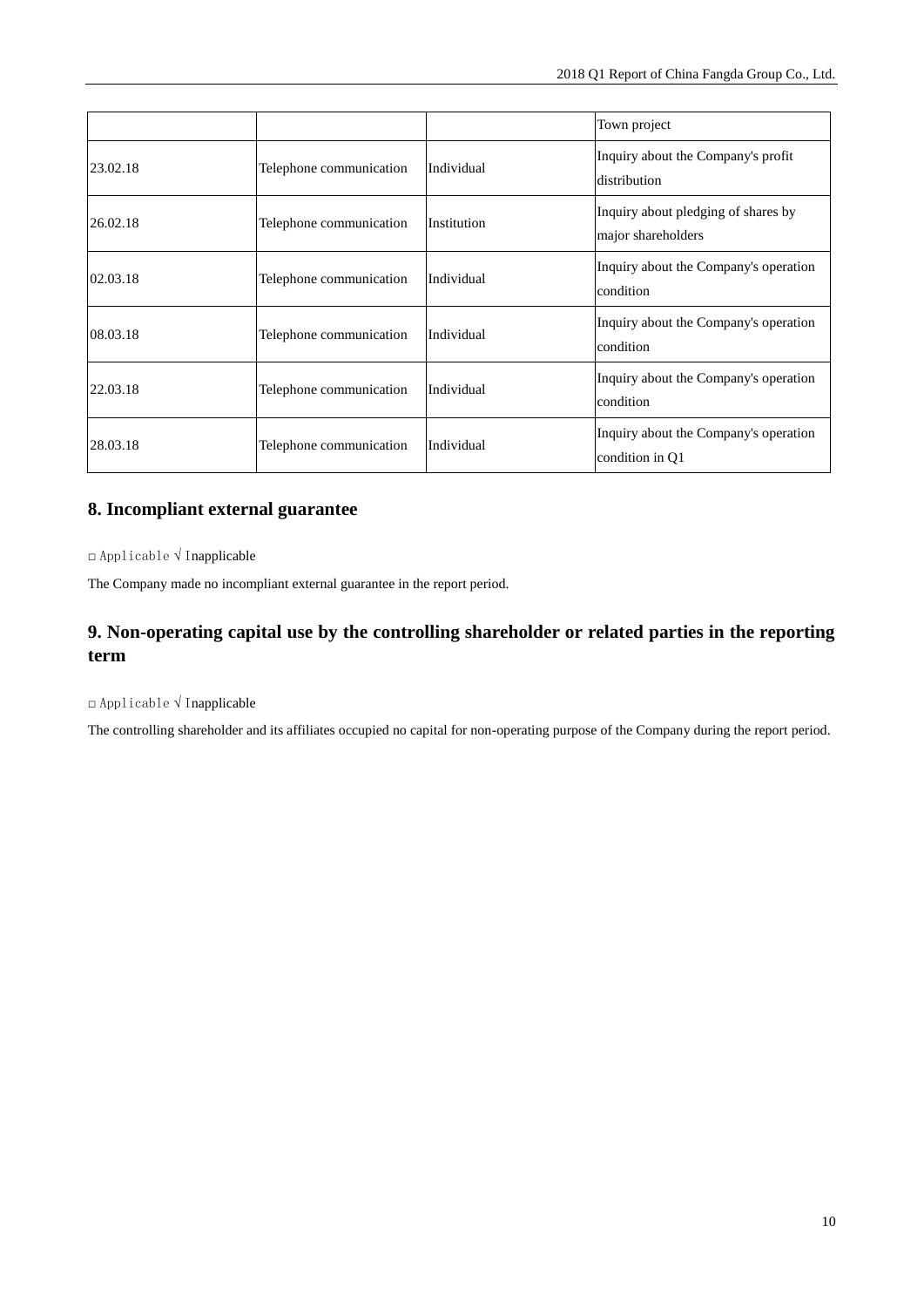## **IV Financial Statements**

### **1. Financial statements**

#### **1. Consolidated Balance Sheet**

Prepared by: China Fangda Group Co., Ltd.

| Items                                                                                               | Closing balance   | Opening balance  |
|-----------------------------------------------------------------------------------------------------|-------------------|------------------|
| Current asset:                                                                                      |                   |                  |
| Monetary capital                                                                                    | 901,660,643.61    | 1,180,398,479.51 |
| Settlement provision                                                                                |                   |                  |
| Outgoing call loan                                                                                  |                   |                  |
| Financial assets measured at fair<br>value with variations accounted into<br>current income account |                   |                  |
| Derivative financial assets                                                                         |                   |                  |
| Notes receivable                                                                                    | 26,611,416.82     | 39,636,437.20    |
| Account receivable                                                                                  | 1,893,447,311.86  | 1,920,372,426.16 |
| Prepayment                                                                                          | 73,684,982.62     | 54,680,269.84    |
| Insurance receivable                                                                                |                   |                  |
| Reinsurance receivable                                                                              |                   |                  |
| Provisions of Reinsurance<br>contracts receivable                                                   |                   |                  |
| Interest receivable                                                                                 | 4,090,191.77      | 3,829,315.07     |
| Dividend receivable                                                                                 |                   |                  |
| Other receivables                                                                                   | 95,318,661.48     | 57,075,357.62    |
| Repurchasing of financial assets                                                                    |                   |                  |
| Inventory                                                                                           | 755,065,589.13    | 819,610,960.67   |
| Assets held for sales                                                                               |                   |                  |
| Non-current assets due in 1 year                                                                    |                   |                  |
| Other current assets                                                                                | 643, 201, 146. 13 | 439,890,493.06   |
| Total current assets                                                                                | 4,393,079,943.42  | 4,515,493,739.13 |
| Non-current assets:                                                                                 |                   |                  |
| Loan and advancement provided                                                                       |                   |                  |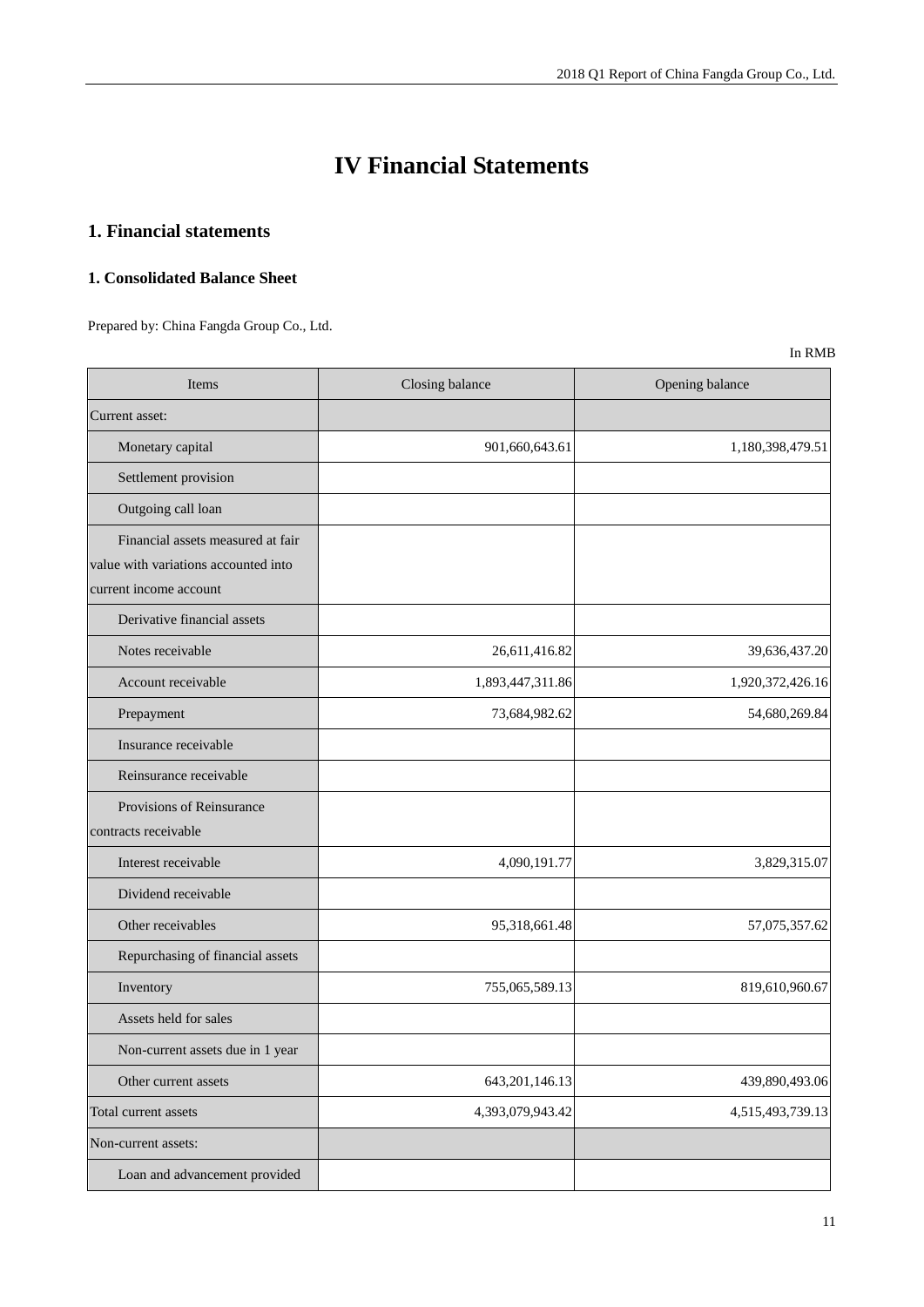| Sellable financial assets                                           | 28,562,575.67    | 28,562,575.67    |
|---------------------------------------------------------------------|------------------|------------------|
| Investment held until mature                                        |                  |                  |
| Long-term receivable                                                |                  |                  |
| Long-term share equity investment                                   | 41,394,235.26    | 34,142,055.62    |
| Investment real estate                                              | 2,303,886,680.12 | 2,253,794,404.55 |
| <b>Fixed assets</b>                                                 | 486,954,295.29   | 468,118,279.18   |
| Construction in process                                             | 2,766,056.02     | 2,668,198.62     |
| Engineering materials                                               |                  |                  |
| Disposal of fixed assets                                            |                  |                  |
| Productive biological assets                                        |                  |                  |
| Gas & petrol                                                        |                  |                  |
| Intangible assets                                                   | 58,573,003.74    | 58,869,444.53    |
| R&D expense                                                         |                  |                  |
| Goodwill                                                            |                  |                  |
| Long-term amortizable expenses                                      | 1,733,076.97     | 2,046,202.29     |
| Deferred income tax assets                                          | 238,338,618.91   | 230,597,590.58   |
| Other non-current assets                                            | 7,233,884.12     | 31,130,198.46    |
| Total of non-current assets                                         | 3,169,442,426.10 | 3,109,928,949.50 |
| Total of assets                                                     | 7,562,522,369.52 | 7,625,422,688.63 |
| <b>Current liabilities</b>                                          |                  |                  |
| Short-term loans                                                    | 574,000,000.00   | 616,000,000.00   |
| Loans from Central Bank                                             |                  |                  |
| Deposit received and held for                                       |                  |                  |
| others                                                              |                  |                  |
| Call loan received                                                  |                  |                  |
| Financial liabilities measured at                                   |                  |                  |
| fair value with variations accounted into<br>current income account |                  |                  |
| Derivative financial liabilities                                    | 6,116,250.00     | 159,000.00       |
| Notes payable                                                       | 463,890,209.33   | 532,921,025.48   |
| Account payable                                                     | 796,314,904.66   | 946,392,258.92   |
| Prepayment received                                                 | 125,322,700.60   | 175,351,686.45   |
| Selling of repurchased financial                                    |                  |                  |
| assets                                                              |                  |                  |
| Fees and commissions payable                                        |                  |                  |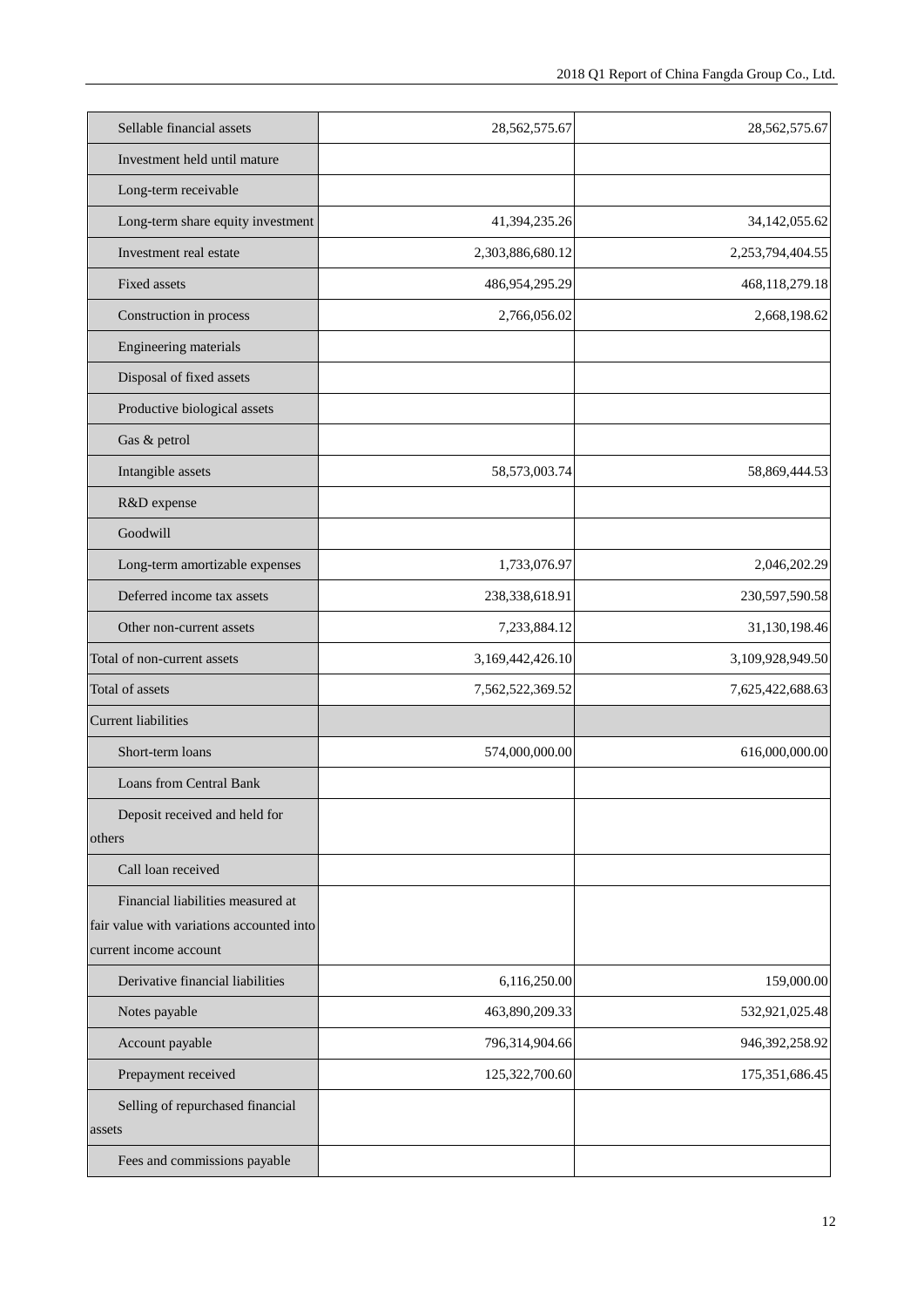| Employees' wage payable                  | 17,822,353.53    | 40,399,130.75    |
|------------------------------------------|------------------|------------------|
| Taxes payable                            | 151,780,545.11   | 136,955,516.44   |
| Interest payable                         | 4,989,744.18     | 2,425,311.97     |
| Dividend payable                         |                  |                  |
| Other payables                           | 554,116,397.87   | 501,189,510.69   |
| Reinsurance fee payable                  |                  |                  |
| Insurance contract provision             |                  |                  |
| Entrusted trading of securities          |                  |                  |
| Entrusted selling of securities          |                  |                  |
| Liabilities held for sales               |                  |                  |
| Non-current liabilities due in 1<br>year | 200,000,000.00   | 200,000,000.00   |
| Other current liabilities                | 12,404,150.69    | 9,531,014.81     |
| Total current liabilities                | 2,906,757,255.97 | 3,161,324,455.51 |
| Non-current liabilities:                 |                  |                  |
| Long-term loans                          | 983,978,153.39   | 893,978,153.39   |
| Bond payable                             |                  |                  |
| Including: preferred stock               |                  |                  |
| Perpetual bond                           |                  |                  |
| Long-term payable                        |                  |                  |
| Long-term employees' wage<br>payable     |                  |                  |
| Special payables                         |                  |                  |
| Anticipated liabilities                  | 5,851,816.95     | 6,368,353.05     |
| Deferred earning                         | 10,427,144.12    | 10,489,483.94    |
| Deferred income tax liabilities          | 324,790,108.83   | 314,323,040.56   |
| Other non-current liabilities            |                  |                  |
| Total of non-current liabilities         | 1,325,047,223.29 | 1,225,159,030.94 |
| <b>Total liabilities</b>                 | 4,231,804,479.26 | 4,386,483,486.45 |
| Owner's equity:                          |                  |                  |
| Share capital                            | 1,183,642,254.00 | 1,183,642,254.00 |
| Other equity tools                       |                  |                  |
| Including: preferred stock               |                  |                  |
| Perpetual bond                           |                  |                  |
| Capital reserves                         | 72,829,484.96    | 72,829,484.96    |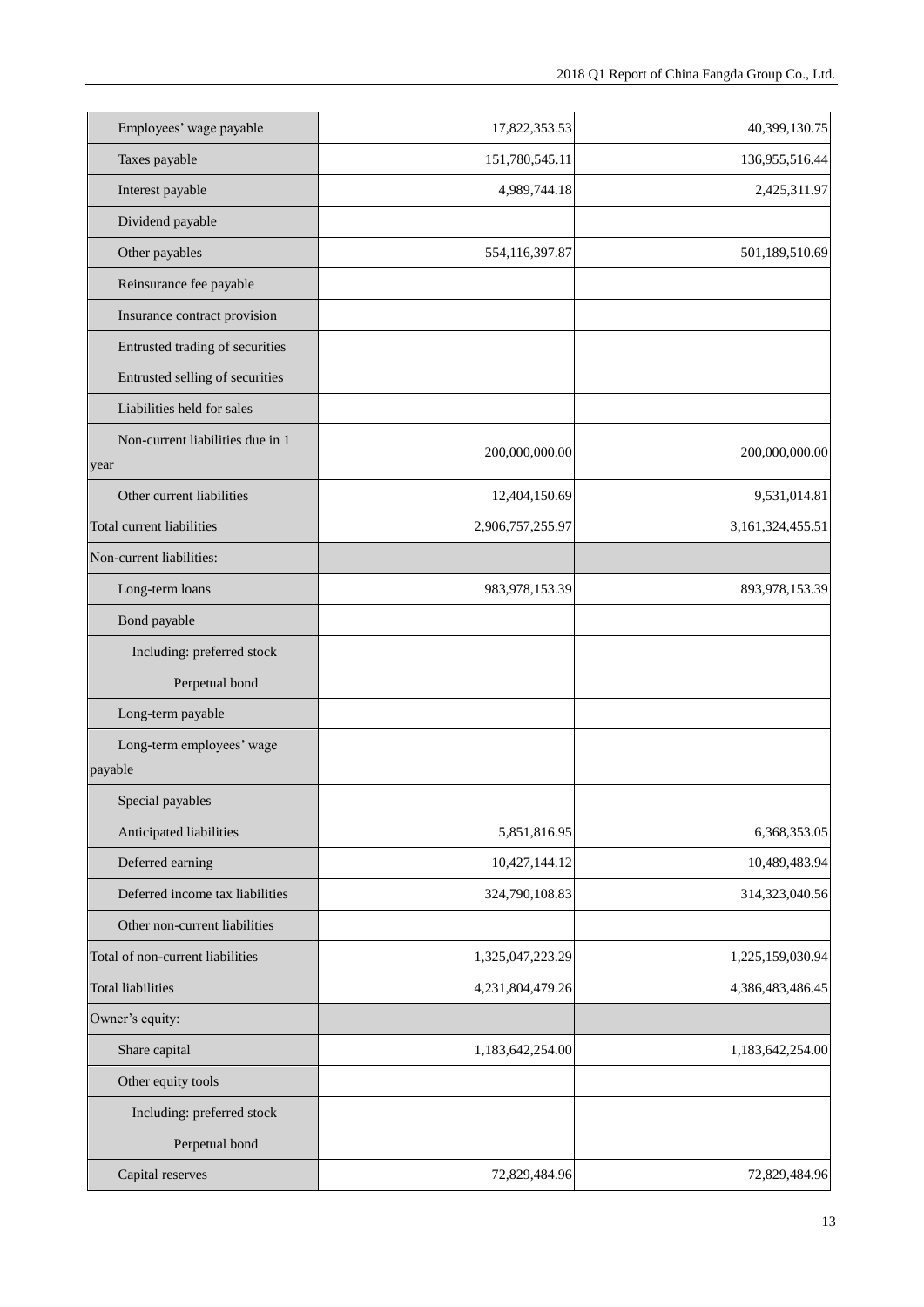| Less: Shares in stock                                   |                  |                  |
|---------------------------------------------------------|------------------|------------------|
| Other miscellaneous income                              | 1,986,985.63     | 8,585,847.99     |
| Special reserves                                        |                  |                  |
| Surplus reserves                                        | 110,690,396.65   | 110,690,396.65   |
| Common risk provisions                                  |                  |                  |
| Retained profit                                         | 1,961,568,769.02 | 1,863,191,218.58 |
| Total of owner's equity belong to the<br>parent company | 3,330,717,890.26 | 3,238,939,202.18 |
| Minor shareholders' equity                              |                  |                  |
| Total of owners' equity                                 | 3,330,717,890.26 | 3,238,939,202.18 |
| Total of liabilities and owner's interest               | 7,562,522,369.52 | 7,625,422,688.63 |

Legal representative: Xiong Jianming CFO: Lin Kebing Accounting Manager: Wu Bohua

### **2. Balance Sheet of the Parent Company**

| Items                                                                                               | Closing balance  | Opening balance  |
|-----------------------------------------------------------------------------------------------------|------------------|------------------|
| Current asset:                                                                                      |                  |                  |
| Monetary capital                                                                                    | 216,380,065.17   | 310,299,329.68   |
| Financial assets measured at fair<br>value with variations accounted into<br>current income account | 0.00             |                  |
| Derivative financial assets                                                                         | 0.00             |                  |
| Notes receivable                                                                                    | 0.00             |                  |
| Account receivable                                                                                  |                  | 408,154.54       |
| Prepayment                                                                                          | 199,537.74       | 349,740.31       |
| Interest receivable                                                                                 | 0.00             | 1,020,000.00     |
| Dividend receivable                                                                                 | 150,000,000.00   | 150,000,000.00   |
| Other receivables                                                                                   | 881,183,484.62   | 672,773,780.45   |
| Inventory                                                                                           | 0.00             |                  |
| Assets held for sales                                                                               |                  |                  |
| Non-current assets due in 1 year                                                                    |                  |                  |
| Other current assets                                                                                | 150,244,572.36   | 100,176,058.36   |
| Total current assets                                                                                | 1,398,007,659.89 | 1,235,027,063.34 |
| Non-current assets:                                                                                 |                  |                  |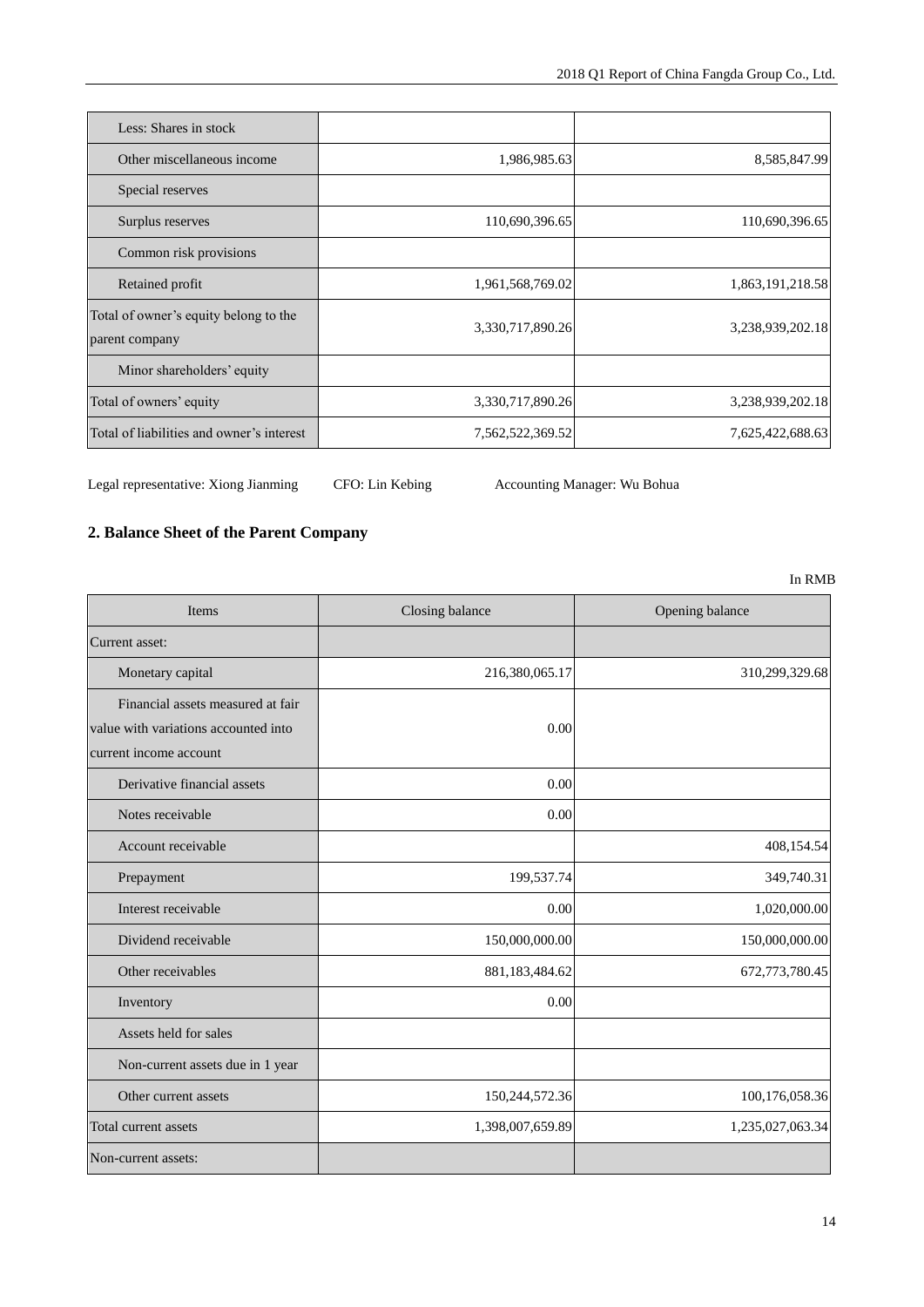| Sellable financial assets                 | 28,562,575.67    | 28,562,575.67    |
|-------------------------------------------|------------------|------------------|
| Investment held until mature              | 0.00             |                  |
| Long-term receivable                      | 0.00             |                  |
| Long-term share equity investment         | 983,339,494.35   | 925,349,494.35   |
| Investment real estate                    | 307,321,568.00   | 307,321,568.00   |
| <b>Fixed assets</b>                       | 55,232,046.25    | 55,816,611.77    |
| Construction in process                   |                  |                  |
| Engineering materials                     |                  |                  |
| Disposal of fixed assets                  |                  |                  |
| Productive biological assets              |                  |                  |
| Gas & petrol                              |                  |                  |
| Intangible assets                         | 2,232,990.02     | 2,293,133.59     |
| R&D expense                               |                  |                  |
| Goodwill                                  |                  |                  |
| Long-term amortizable expenses            | 427,499.98       | 460,000.00       |
| Deferred income tax assets                | 23,409,547.43    | 23,409,576.18    |
| Other non-current assets                  | 0.00             |                  |
| Total of non-current assets               | 1,400,525,721.70 | 1,343,212,959.56 |
| Total of assets                           | 2,798,533,381.59 | 2,578,240,022.90 |
| <b>Current liabilities</b>                |                  |                  |
| Short-term loans                          | 250,000,000.00   | 250,000,000.00   |
| Financial liabilities measured at         |                  |                  |
| fair value with variations accounted into | $0.00\,$         |                  |
| current income account                    |                  |                  |
| Derivative financial liabilities          | 0.00             |                  |
| Notes payable                             | $0.00\,$         |                  |
| Account payable                           | 606,941.85       | 606,941.85       |
| Prepayment received                       | 693,045.60       | 721,888.86       |
| Employees' wage payable                   | 923,816.96       | 2,151,237.91     |
| Taxes payable                             | 11,747,133.40    | 11,721,681.36    |
| Interest payable                          | 422,036.83       | 365,520.83       |
| Dividend payable                          | 0.00             |                  |
| Other payables                            | 368,023,058.59   | 287,607,287.54   |
| Liabilities held for sales                |                  |                  |
| Non-current liabilities due in 1          |                  |                  |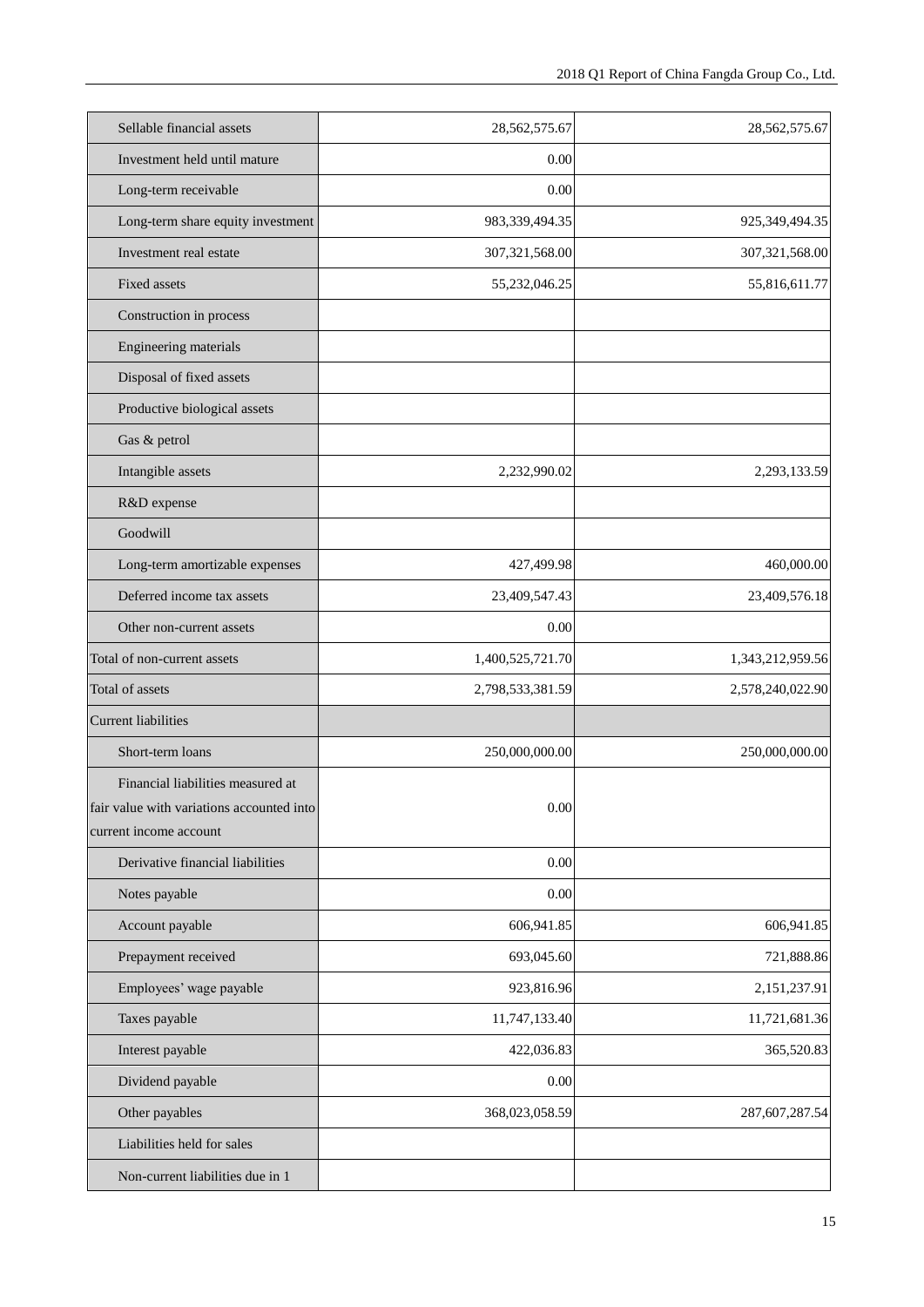| year                                      |                  |                   |
|-------------------------------------------|------------------|-------------------|
| Other current liabilities                 |                  |                   |
| Total current liabilities                 | 632,416,033.23   | 553, 174, 558. 35 |
| Non-current liabilities:                  |                  |                   |
| Long-term loans                           | 140,000,000.00   |                   |
| Bond payable                              |                  |                   |
| Including: preferred stock                |                  |                   |
| Perpetual bond                            |                  |                   |
| Long-term payable                         |                  |                   |
| Long-term employees' wage<br>payable      |                  |                   |
| Special payables                          |                  |                   |
| Anticipated liabilities                   |                  |                   |
| Deferred earning                          |                  |                   |
| Deferred income tax liabilities           | 63,912,460.40    | 63,864,007.22     |
| Other non-current liabilities             |                  |                   |
| Total of non-current liabilities          | 203,912,460.40   | 63,864,007.22     |
| <b>Total liabilities</b>                  | 836,328,493.63   | 617,038,565.57    |
| Owner's equity:                           |                  |                   |
| Share capital                             | 1,183,642,254.00 | 1,183,642,254.00  |
| Other equity tools                        |                  |                   |
| Including: preferred stock                |                  |                   |
| Perpetual bond                            |                  |                   |
| Capital reserves                          | 71,736,128.89    | 71,736,128.89     |
| Less: Shares in stock                     |                  |                   |
| Other miscellaneous income                | 8,756,553.46     | 8,756,553.46      |
| Special reserves                          |                  |                   |
| Surplus reserves                          | 110,690,396.65   | 110,690,396.65    |
| Retained profit                           | 587,379,554.96   | 586,376,124.33    |
| Total of owners' equity                   | 1,962,204,887.96 | 1,961,201,457.33  |
| Total of liabilities and owner's interest | 2,798,533,381.59 | 2,578,240,022.90  |

### **3. Consolidated Income Statement**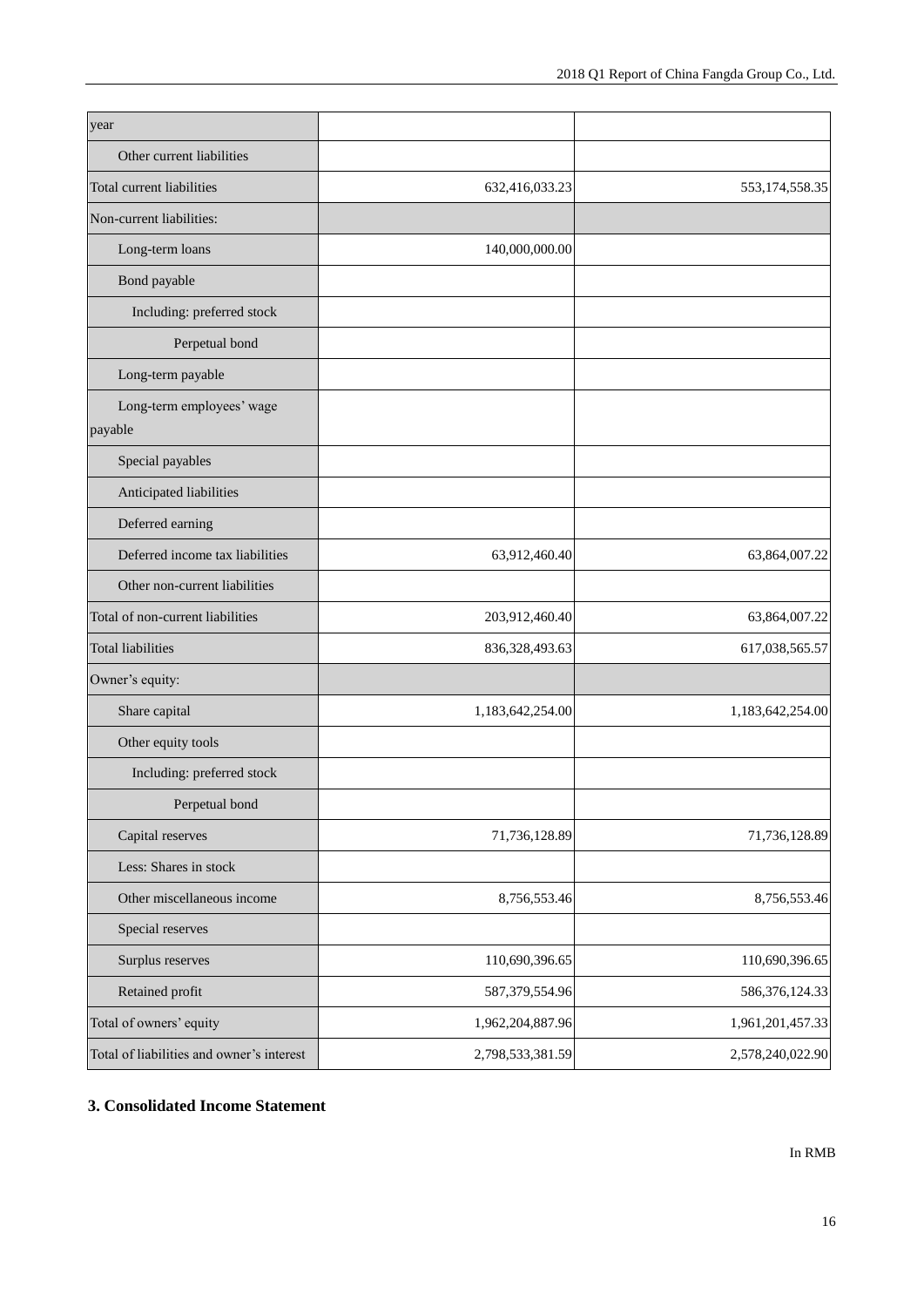| Items                                                        | Amount occurred in the current period | Occurred in previous period |
|--------------------------------------------------------------|---------------------------------------|-----------------------------|
| 1. Total revenue                                             | 650,032,997.33                        | 573,546,634.49              |
| Incl. Business income                                        | 650,032,997.33                        | 573,546,634.49              |
| Interest income                                              |                                       |                             |
| Insurance fee earned                                         |                                       |                             |
| Fee and commission<br>received                               |                                       |                             |
| 2. Total business cost                                       | 528,787,371.03                        | 489, 407, 031.68            |
| Incl. Business cost                                          | 398,153,159.63                        | 394,608,165.03              |
| Interest expense                                             |                                       |                             |
| Fee and commission paid                                      |                                       |                             |
| Insurance discharge payment                                  |                                       |                             |
| Net claim amount paid                                        |                                       |                             |
| Net insurance policy<br>reserves provided                    |                                       |                             |
| Insurance policy dividend<br>paid                            |                                       |                             |
| Reinsurance expenses                                         |                                       |                             |
| Taxes and surcharges                                         | 57,107,989.44                         | 36,724,201.67               |
| Sales expense                                                | 9,988,975.74                          | 10,160,076.95               |
| Administrative expense                                       | 40,820,668.19                         | 37,770,848.96               |
| Financial expenses                                           | 19,744,665.08                         | 12,891,638.49               |
| Asset impairment loss                                        | 2,971,912.96                          | $-2,747,899.42$             |
| Plus: gains from change of fair value<br>("-" for loss)      | $-58,700.00$                          | 369,591.00                  |
| Investment gains ("-" for loss)                              | 6,728,202.21                          | 963,118.22                  |
| Incl. Investment gains from<br>affiliates and joint ventures | $-1,547,820.36$                       | $-575,132.67$               |
| Exchange gains ("-" for loss)                                |                                       |                             |
| Investment gains ("-" for loss)                              | 59,007.69                             | -53,894.97                  |
| Other gains                                                  | 2,330,454.12                          | 1,395,832.91                |
| 3. Operational profit ("-" for loss)                         | 130,304,590.32                        | 86, 814, 249. 97            |
| Plus: non-operational income                                 | 1,641,111.57                          | 1,746,338.04                |
| Less: non-operational expenditure                            | 67,053.56                             | 197,274.88                  |
| 4. Gross profit ("-" for loss)                               | 131,878,648.33                        | 88, 363, 313. 13            |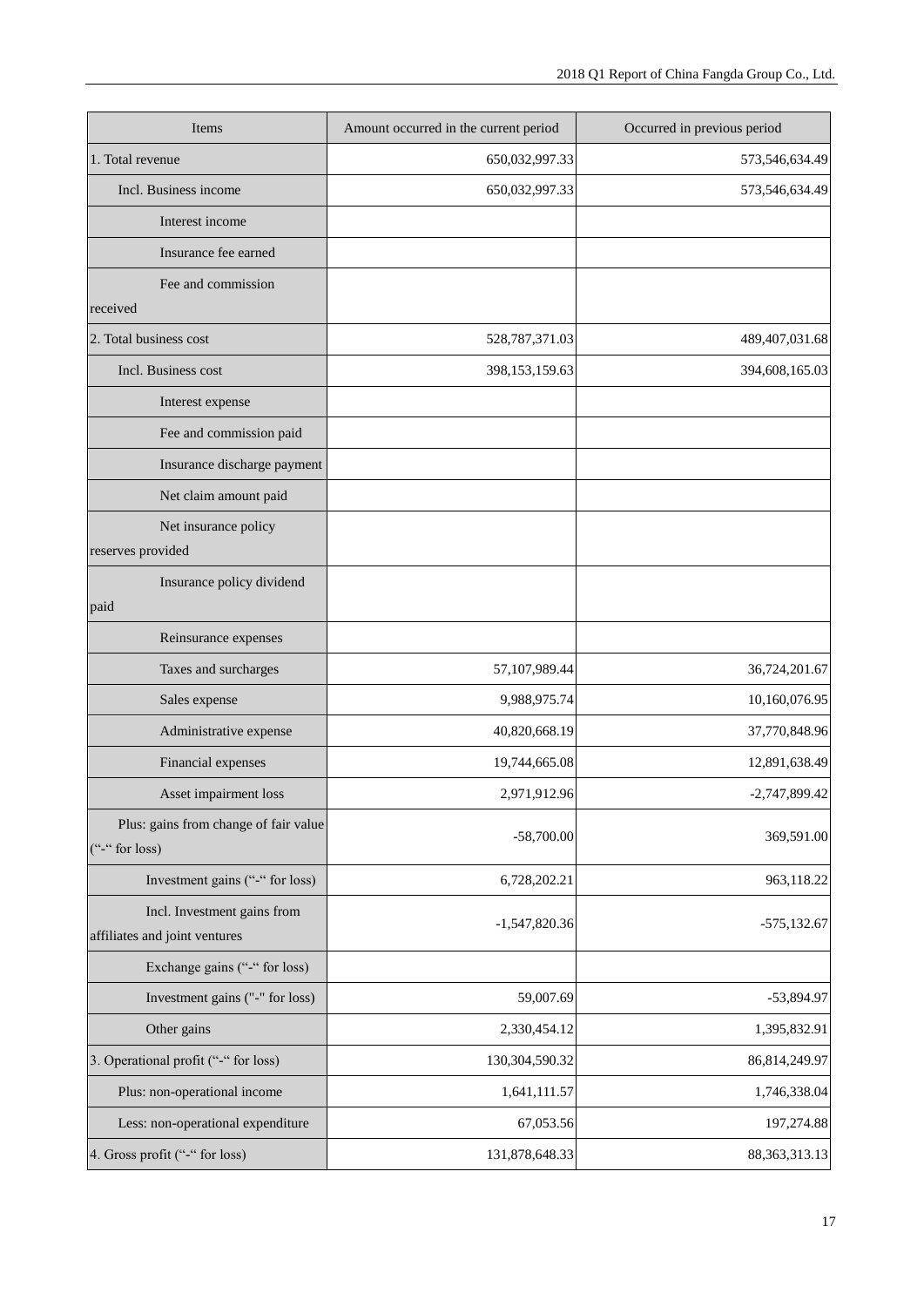| Less: Income tax expenses                                                                                                                    | 33,501,097.89    | 20,846,618.03 |
|----------------------------------------------------------------------------------------------------------------------------------------------|------------------|---------------|
| 5. Net profit ("-" for net loss)                                                                                                             | 98, 377, 550. 44 | 67,516,695.10 |
| (1) Net profit from continuous<br>operation ("-" for net loss)                                                                               | 98,377,550.44    | 68,132,436.94 |
| (2) Net profit from discontinuous<br>operation ("-" for net loss)                                                                            | 0.00             | $-615,741.84$ |
| Net profit attributable to the owners<br>of parent company                                                                                   | 98, 377, 550. 44 | 67,759,233.14 |
| Minor shareholders' equity                                                                                                                   | 0.00             | $-242,538.04$ |
| 6. After-tax net amount of other misc.<br>incomes                                                                                            | $-6,598,862.36$  | 924,176.32    |
| After-tax net amount of other misc.<br>incomes attributed to parent's owner                                                                  | $-6,598,862.36$  | 924,176.32    |
| (1) Other misc. incomes that cannot<br>be re-classified into gain and loss                                                                   | 0.00             |               |
| 1. Change in net liabilities or<br>assets due to re-measurement set benefit<br>program                                                       |                  |               |
| 2. Shares enjoyed in other<br>misc. incomes that cannot be reclassified<br>into gain and loss by the invested entity<br>under the equity law |                  |               |
| (2) Other misc. incomes that will be<br>re-classified into gain and loss                                                                     | $-6,598,862.36$  | 924,176.32    |
| 1. Shares enjoyed in other<br>misc. incomes that cannot be reclassified<br>into gain and loss by the invested entity<br>under the equity law |                  |               |
| 2. Change in the fair value of<br>financial asset for sale                                                                                   |                  |               |
| 3 Held-to-mature investment<br>reclassified as gain and loss in the<br>financial assets for sales                                            |                  |               |
| 4. Effective part in the gain<br>and loss of arbitrage of cash flow                                                                          | $-6,514,470.00$  | 774,158.75    |
| 5. Translation difference of<br>foreign exchange statement                                                                                   | $-84,392.36$     | 150,017.57    |
| 6. Others                                                                                                                                    |                  |               |
| After-tax net of other misc. income                                                                                                          |                  |               |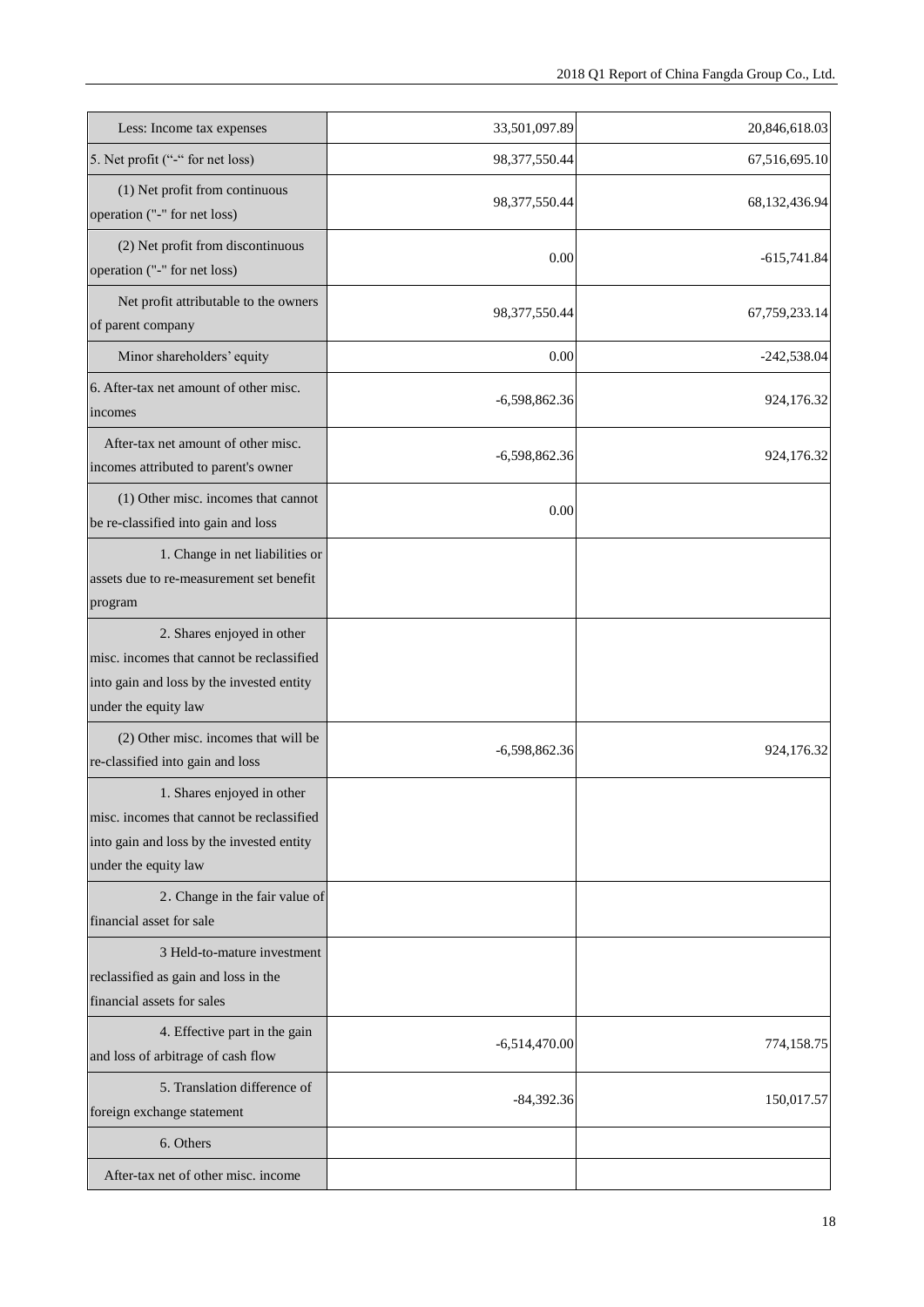| attributed to minority shareholders                                        |               |               |
|----------------------------------------------------------------------------|---------------|---------------|
| 7. Total of misc. incomes                                                  | 91,778,688.08 | 68,440,871.42 |
| Total of misc, incomes attributable<br>to the owners of the parent company | 91,778,688.08 | 68,683,409.46 |
| Total misc gains attributable to the<br>minor shareholders                 | 0.00          | $-242,538.04$ |
| 8. Earnings per share:                                                     |               |               |
| (1) Basic earnings per share                                               | 0.080         | 0.060         |
| (2) Diluted earnings per share                                             | 0.080         | 0.060         |

Net profit contributed by entities merged under common control in the report period was RMB0.00, net profit realized by parties merged during the previous period is RMB0.00.

Legal representative: Xiong Jianming CFO: Lin Kebing Accounting Manager: Wu Bohua

#### **4. Income Statement of the Parent Company**

| Items                                                        | Amount occurred in the current period | Occurred in previous period |
|--------------------------------------------------------------|---------------------------------------|-----------------------------|
| 1. Turnover                                                  | 7,377,165.13                          | 6,845,336.82                |
| Less: Operation cost                                         | 162,820.81                            | 406,361.52                  |
| Taxes and surcharges                                         | 47,689.87                             | 312,223.66                  |
| Sales expense                                                |                                       |                             |
| Administrative expense                                       | 5,079,218.61                          | 5,673,991.65                |
| Financial expenses                                           | 2,247,754.36                          | $-223,544.29$               |
| Asset impairment loss                                        | $-114.99$                             | $-12,944.02$                |
| Plus: gains from change of fair<br>value ("-" for loss)      |                                       |                             |
| Investment gains ("-" for loss)                              | 1,476,812.48                          | $-542,255.96$               |
| Incl. Investment gains from<br>affiliates and joint ventures |                                       | $-575,132.67$               |
| Investment gains ("-" for loss)                              |                                       |                             |
| Other gains                                                  | 100,000.00                            | 681,200.00                  |
| 2. Operational profit ("-" for loss)                         | 1,416,608.95                          | 828,192.34                  |
| Plus: non-operational income                                 | 2,300.00                              | 1,380,567.86                |
| Less: non-operational expenditure                            |                                       | 9,848.64                    |
| 3. Gross profit ("-" for loss)                               | 1,418,908.95                          | 2,198,911.56                |
| Less: Income tax expenses                                    | 415,478.32                            | 703,722.55                  |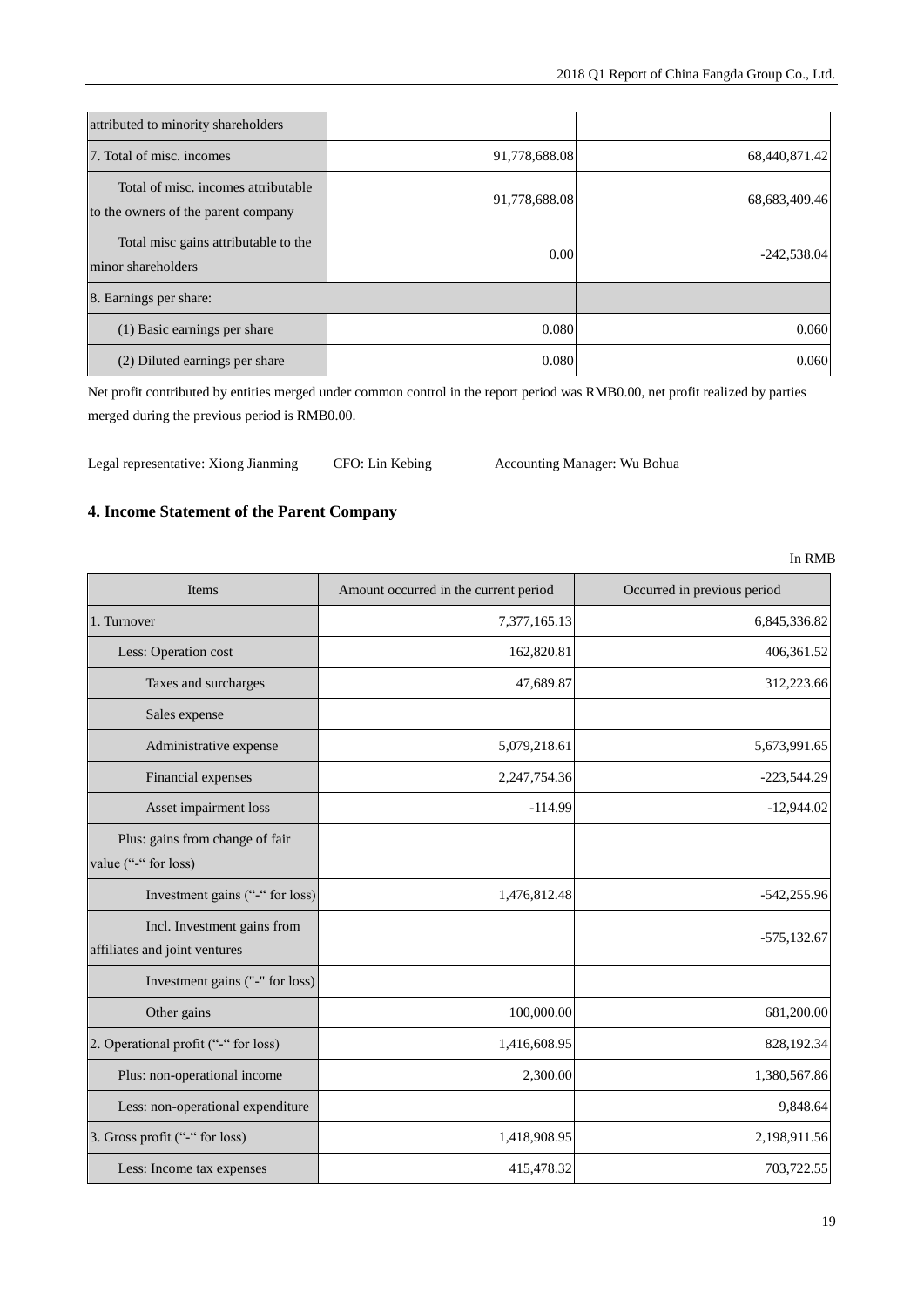| 4. Net profit ("-" for net loss)                                                                                                             | 1,003,430.63 | 1,495,189.01 |
|----------------------------------------------------------------------------------------------------------------------------------------------|--------------|--------------|
| (1) Net profit from continuous<br>operation ("-" for net loss)                                                                               | 1,003,430.63 | 1,495,189.01 |
| (2) Net profit from discontinuous<br>operation ("-" for net loss)                                                                            |              |              |
| 5. After-tax net amount of other misc.<br>incomes                                                                                            |              |              |
| (1) Other misc. incomes that<br>cannot be re-classified into gain and<br>loss                                                                |              |              |
| 1. Change in net liabilities<br>or assets due to re-measurement set<br>benefit program                                                       |              |              |
| 2. Shares enjoyed in other<br>misc. incomes that cannot be<br>reclassified into gain and loss by the<br>invested entity under the equity law |              |              |
| (2) Other misc. incomes that will<br>be re-classified into gain and loss                                                                     |              |              |
| 1. Shares enjoyed in other<br>misc. incomes that cannot be<br>reclassified into gain and loss by the<br>invested entity under the equity law |              |              |
| 2. Change in the fair value<br>of financial asset for sale                                                                                   |              |              |
| 3 Held-to-mature<br>investment reclassified as gain and loss<br>in the financial assets for sales                                            |              |              |
| 4. Effective part in the gain<br>and loss of arbitrage of cash flow                                                                          |              |              |
| 5. Translation difference of<br>foreign exchange statement                                                                                   |              |              |
| 6. Others                                                                                                                                    |              |              |
| 6. Total of misc. incomes                                                                                                                    | 1,003,430.63 | 1,495,189.01 |
| 7. Earnings per share:                                                                                                                       |              |              |
| (1) Basic earnings per share                                                                                                                 |              |              |
| (2) Diluted earnings per share                                                                                                               |              |              |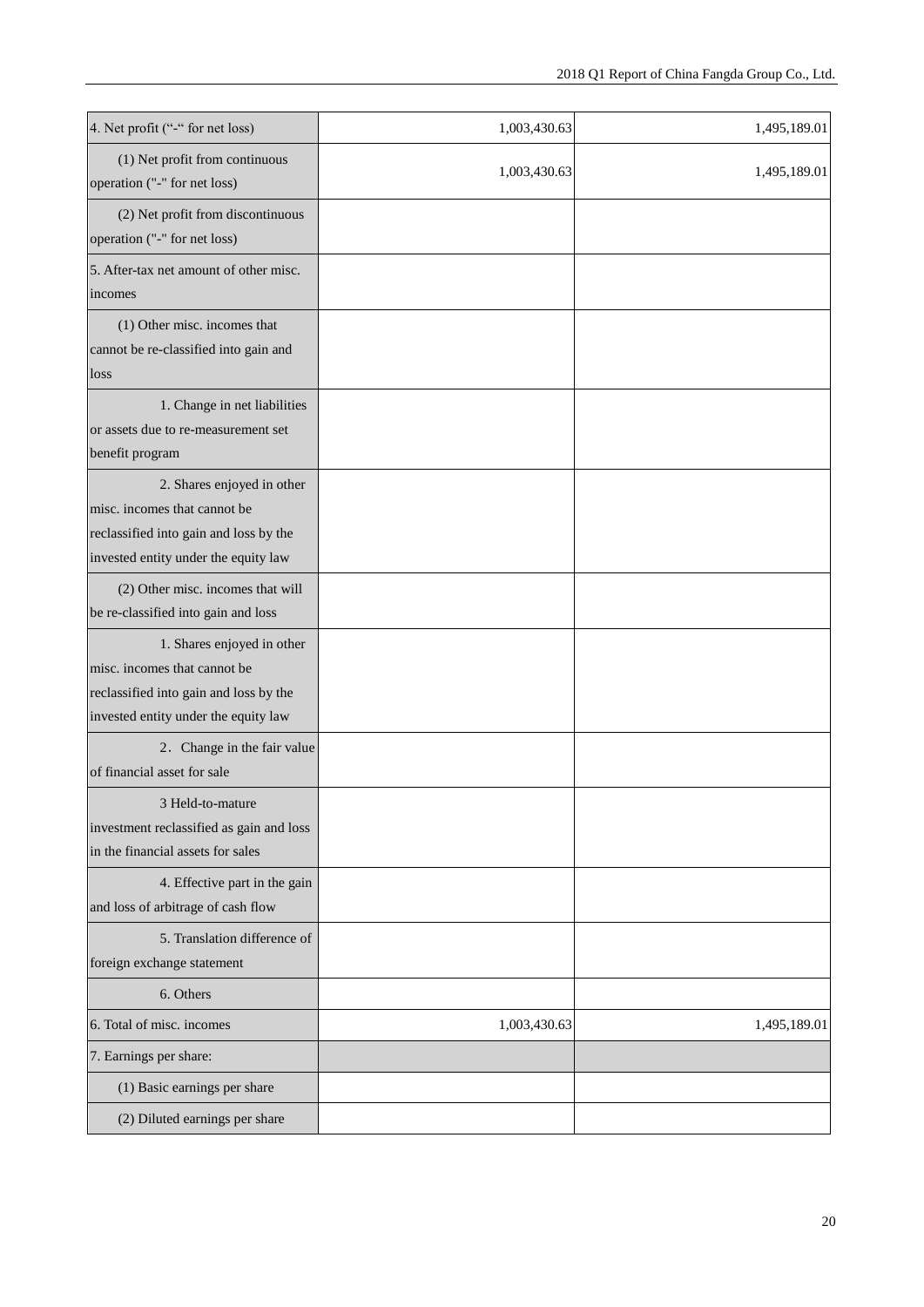### **5. Consolidated Cash Flow Statement**

| Items                                                                                                                          | Amount occurred in the current period | Occurred in previous period |
|--------------------------------------------------------------------------------------------------------------------------------|---------------------------------------|-----------------------------|
| 1. Net cash flow from business<br>operations:                                                                                  |                                       |                             |
| Cash received from sales of<br>products and providing of services                                                              | 663,119,560.92                        | 854,772,826.23              |
| Net increase of customer deposits<br>and capital kept for brother company                                                      |                                       |                             |
| Net increase of loans from central<br>bank                                                                                     |                                       |                             |
| Net increase of inter-bank loans<br>from other financial bodies                                                                |                                       |                             |
| Cash received against original<br>insurance contract                                                                           |                                       |                             |
| Net cash received from<br>reinsurance business                                                                                 |                                       |                             |
| Net increase of client deposit and<br>investment                                                                               |                                       |                             |
| Increase in proposal of financial<br>assets measured at fair value with<br>variations accounted into current<br>income account |                                       |                             |
| Cash received as interest,<br>processing fee, and commission                                                                   |                                       |                             |
| Net increase of inter-bank fund<br>received                                                                                    |                                       |                             |
| Net increase of repurchasing<br>business                                                                                       |                                       |                             |
| Tax refunded                                                                                                                   | 422,809.19                            | 1,292,690.35                |
| Other cash received from business<br>operation                                                                                 | 194,722,039.64                        | 41,062,862.35               |
| Sub-total of cash inflow from business<br>operations                                                                           | 858,264,409.75                        | 897,128,378.93              |
| Cash paid for purchasing products<br>and services                                                                              | 559, 325, 123.89                      | 644,166,577.65              |
| Net increase of client trade and<br>advance                                                                                    |                                       |                             |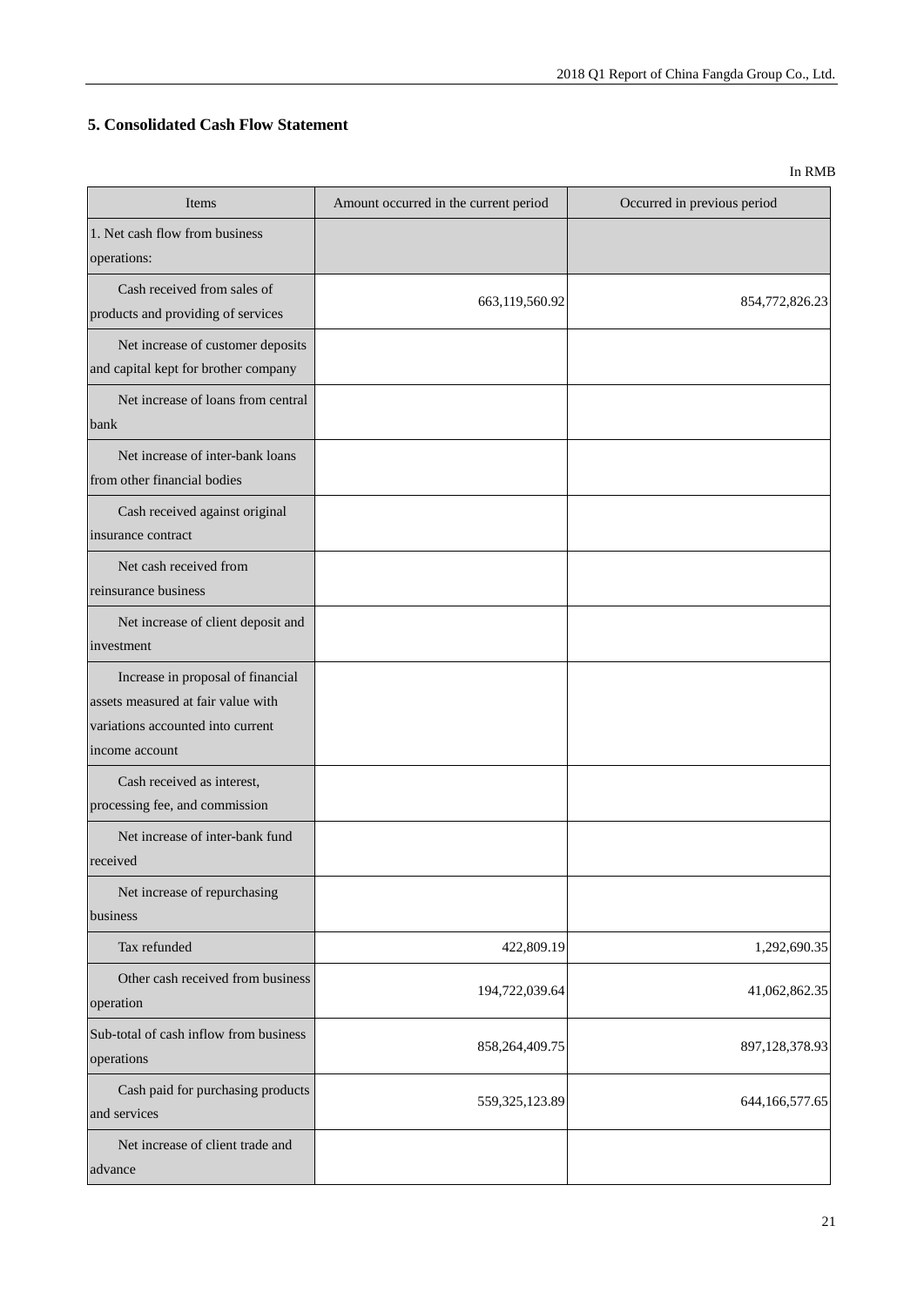| Net increase of savings in central<br>bank and brother company                                        |                  |                  |
|-------------------------------------------------------------------------------------------------------|------------------|------------------|
| Cash paid for original contract<br>claim                                                              |                  |                  |
| Cash paid for interest, processing<br>fee and commission                                              |                  |                  |
| Cash paid for policy dividend                                                                         |                  |                  |
| Cash paid to and for the staff                                                                        | 79,300,919.33    | 75,055,798.07    |
| Taxes paid                                                                                            | 55,517,226.34    | 125,913,049.34   |
| Other cash paid for business<br>activities                                                            | 204,744,773.26   | 56,839,430.42    |
| Sub-total of cash outflow from<br>business operations                                                 | 898,888,042.82   | 901,974,855.48   |
| Cash flow generated by business<br>operations, net                                                    | -40,623,633.07   | $-4,846,476.55$  |
| 2. Cash flow generated by investment:                                                                 |                  |                  |
| Cash received from investment<br>recovery                                                             | 1,873,000,000.00 | 847,400,000.00   |
| Cash received as investment profit                                                                    | 8,015,145.87     | 1,855,342.67     |
| Net cash retrieved from disposal<br>of fixed assets, intangible assets, and<br>other long-term assets | 360.00           | 860,000.00       |
| Net cash received from disposal of<br>subsidiaries or other operational units                         |                  |                  |
| Other investment-related cash<br>received                                                             |                  |                  |
| Sub-total of cash inflow generated<br>from investment                                                 | 1,881,015,505.87 | 850,115,342.67   |
| Cash paid for construction of<br>fixed assets, intangible assets and other<br>long-term assets        | 21,487,326.27    | 29,829,710.34    |
| Cash paid as investment                                                                               | 2,091,800,000.00 | 1,024,200,000.00 |
| Net increase of loan against<br>pledge                                                                |                  |                  |
| Net cash paid for acquiring                                                                           |                  |                  |
| subsidiaries and other operational units                                                              |                  |                  |
| Other cash paid for investment                                                                        |                  |                  |
| Subtotal of cash outflows                                                                             | 2,113,287,326.27 | 1,054,029,710.34 |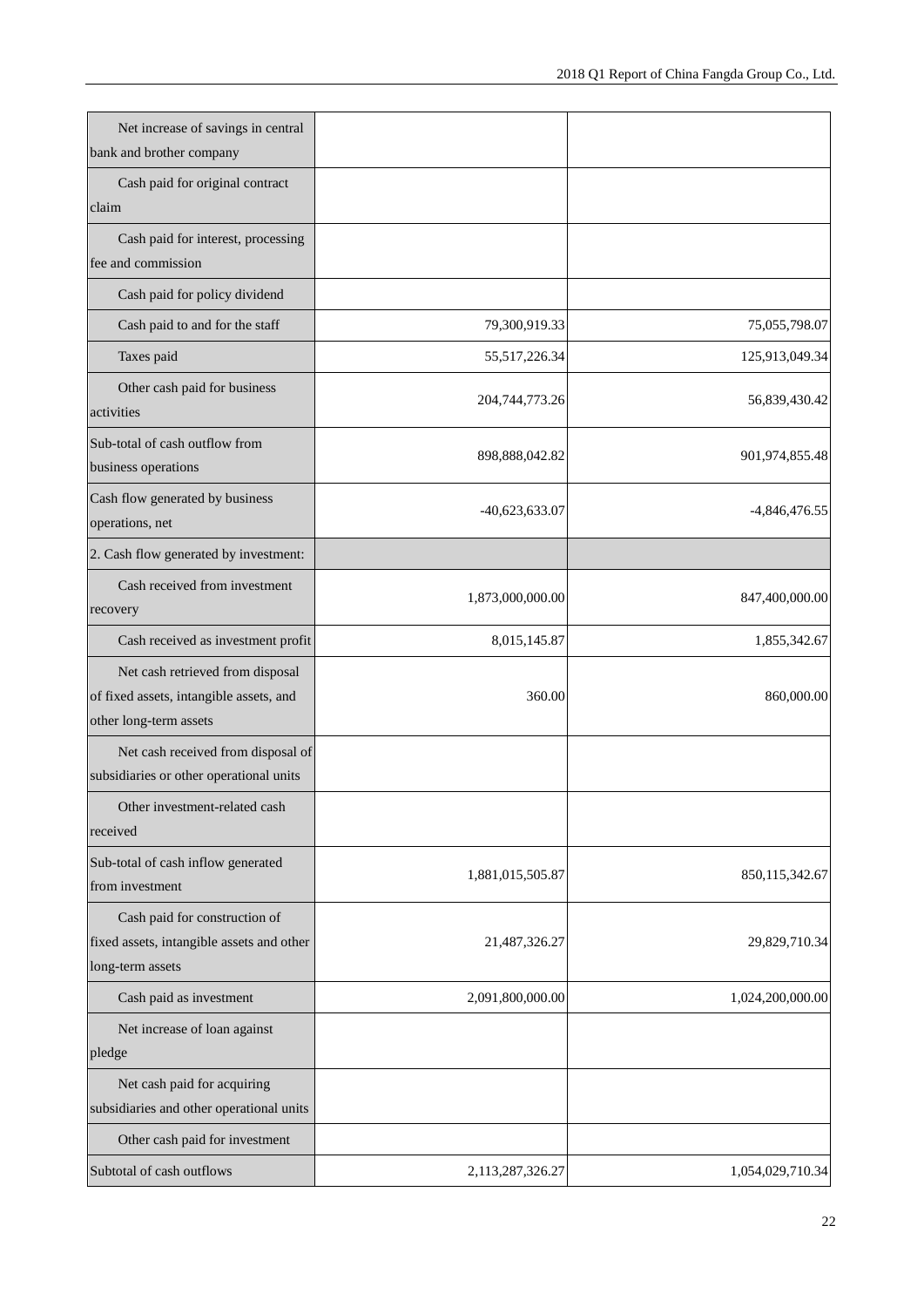| Cash flow generated by investment<br>activities, net                                           | -232,271,820.40 | -203,914,367.67 |
|------------------------------------------------------------------------------------------------|-----------------|-----------------|
| 3. Cash flow generated by financing<br>activities:                                             |                 |                 |
| Cash received from investment                                                                  |                 |                 |
| Incl. Cash received from<br>investment attracted by subsidiaries<br>from minority shareholders |                 |                 |
| Cash received from borrowed<br>loans                                                           | 148,000,000.00  | 298,892,140.13  |
| Cash received from bond placing                                                                |                 |                 |
| Other cash received from<br>financing activities                                               |                 |                 |
| Subtotal of cash inflow from financing<br>activities                                           | 148,000,000.00  | 298,892,140.13  |
| Cash paid to repay debts                                                                       | 100,000,000.00  | 190,000,000.00  |
| Cash paid as dividend, profit, or<br>interests                                                 | 18,746,403.48   | 19,702,834.06   |
| Incl. Dividend and profit paid by<br>subsidiaries to minority shareholders                     |                 |                 |
| Other cash paid for financing<br>activities                                                    |                 |                 |
| Subtotal of cash outflow from<br>financing activities                                          | 118,746,403.48  | 209,702,834.06  |
| Net cash flow generated by financing<br>activities                                             | 29,253,596.52   | 89,189,306.07   |
| 4. Influence of exchange rate changes<br>on cash and cash equivalents                          | $-1,891,037.79$ | -119,537.97     |
| 5. Net increase in cash and cash<br>equivalents                                                | -245,532,894.74 | -119,691,076.12 |
| Plus: Balance of cash and cash<br>equivalents at the beginning of term                         | 931,285,535.55  | 935,824,575.40  |
| 6. Balance of cash and cash equivalents<br>at the end of the period                            | 685,752,640.81  | 816,133,499.28  |

### **6. Cash Flow Statement of the Parent Company**

| tems | Amount occurred in the current period | Occurred in previous period |
|------|---------------------------------------|-----------------------------|
|      |                                       |                             |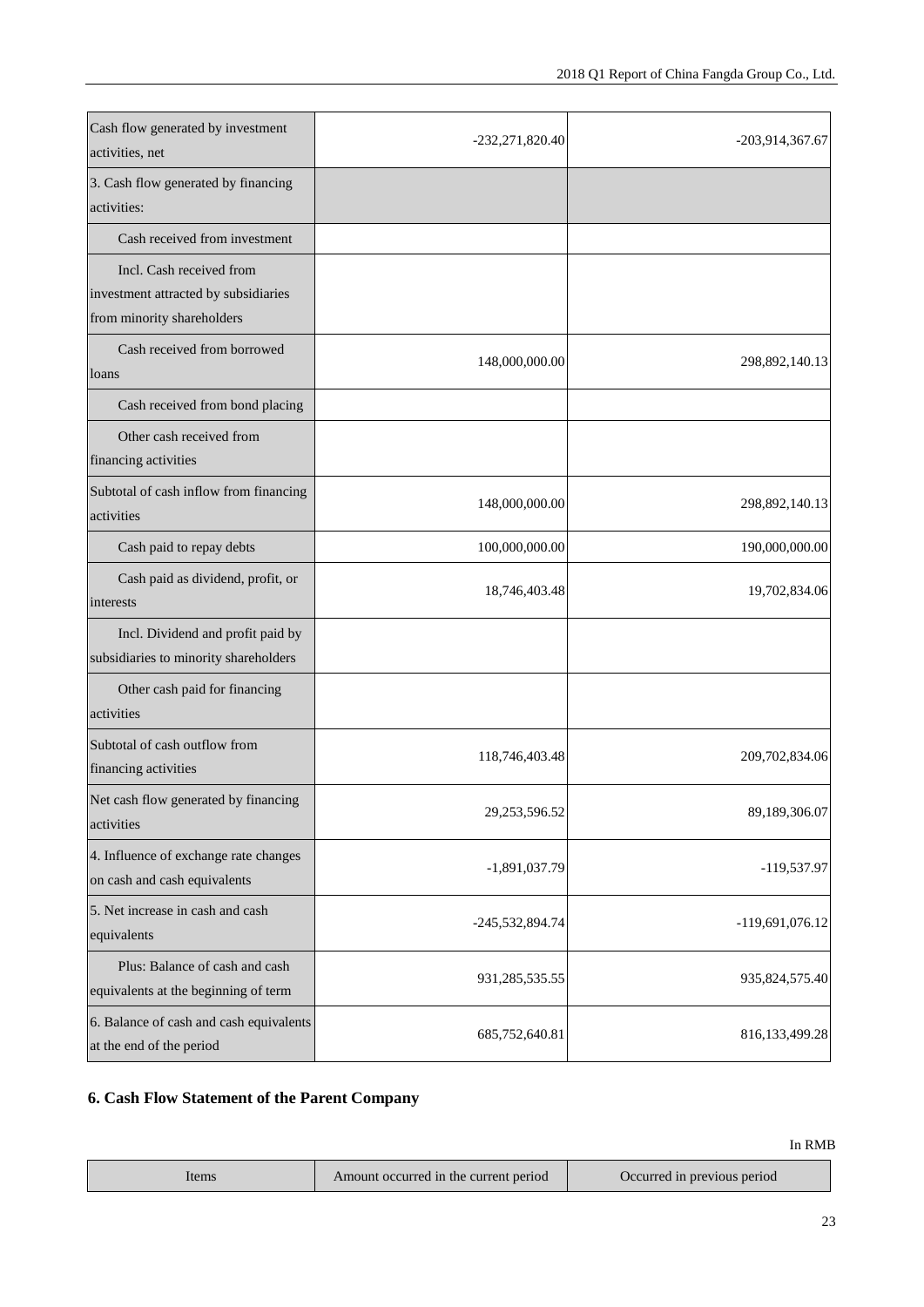| 1. Net cash flow from business<br>operations:                                                         |                  |                |
|-------------------------------------------------------------------------------------------------------|------------------|----------------|
| Cash received from sales of<br>products and providing of services                                     | 140,521,112.40   | 6,005,590.24   |
| Tax refunded                                                                                          |                  |                |
| Other cash received from business<br>operation                                                        | 454,176,095.73   | 248,854,854.53 |
| Sub-total of cash inflow from business<br>operations                                                  | 594,697,208.13   | 254,860,444.77 |
| Cash paid for purchasing products<br>and services                                                     | 117,995.70       | 27,178,851.45  |
| Cash paid to and for the staff                                                                        | 4,310,306.35     | 5,173,336.56   |
| Taxes paid                                                                                            | 1,200,412.23     | 720,339.74     |
| Other cash paid for business<br>activities                                                            | 725,018,532.50   | 79,271,693.27  |
| Sub-total of cash outflow from<br>business operations                                                 | 730,647,246.78   | 112,344,221.02 |
| Cash flow generated by business<br>operations, net                                                    | -135,950,038.65  | 142,516,223.75 |
| 2. Cash flow generated by investment:                                                                 |                  |                |
| Cash received from investment<br>recovery                                                             | 942,880,000.00   | 100,000,000.00 |
| Cash received as investment profit                                                                    | 2,496,812.48     | 431,862,876.73 |
| Net cash retrieved from disposal<br>of fixed assets, intangible assets, and<br>other long-term assets |                  |                |
| Net cash received from disposal of<br>subsidiaries or other operational units                         |                  |                |
| Other investment-related cash<br>received                                                             |                  |                |
| Sub-total of cash inflow generated<br>from investment                                                 | 945,376,812.48   | 531,862,876.73 |
| Cash paid for construction of<br>fixed assets, intangible assets and other<br>long-term assets        | 415,830.00       | 433,510.00     |
| Cash paid as investment                                                                               | 1,040,870,000.00 | 100,000,000.00 |
| Net cash paid for acquiring<br>subsidiaries and other operational units                               |                  |                |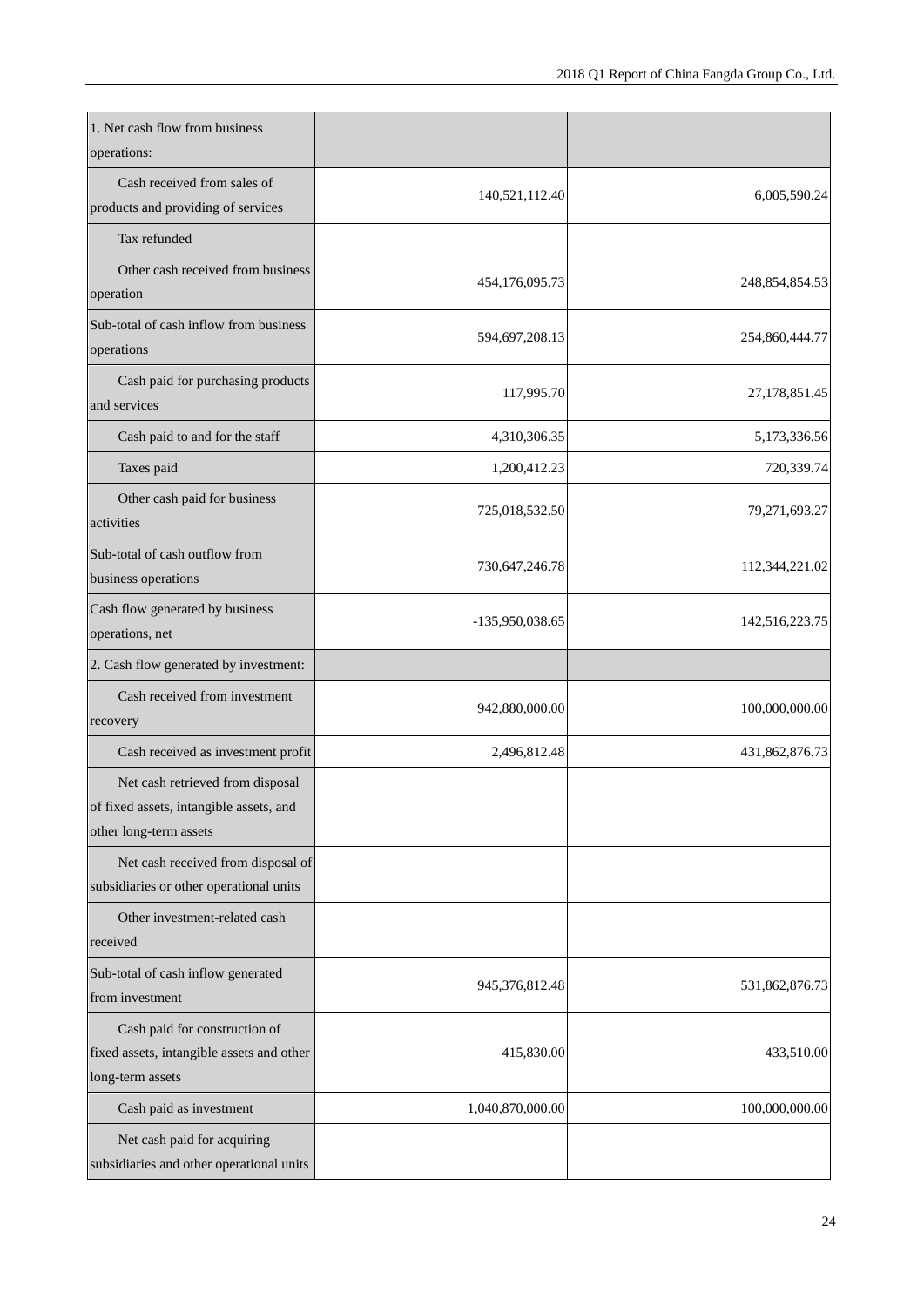| Other cash paid for investment                                         |                  |                 |
|------------------------------------------------------------------------|------------------|-----------------|
| Subtotal of cash outflows                                              | 1,041,285,830.00 | 100,433,510.00  |
| Cash flow generated by investment<br>activities, net                   | -95,909,017.52   | 431,429,366.73  |
| 3. Cash flow generated by financing<br>activities:                     |                  |                 |
| Cash received from investment                                          |                  |                 |
| Cash received from borrowed<br>loans                                   | 140,000,000.00   |                 |
| Cash received from bond placing                                        |                  |                 |
| Other cash received from<br>financing activities                       |                  |                 |
| Subtotal of cash inflow from financing<br>activities                   | 140,000,000.00   |                 |
| Cash paid to repay debts                                               |                  | 100,000,000.00  |
| Cash paid as dividend, profit, or<br>interests                         | 2,060,208.34     | 1,967,831.25    |
| Other cash paid for financing<br>activities                            |                  |                 |
| Subtotal of cash outflow from<br>financing activities                  | 2,060,208.34     | 101,967,831.25  |
| Net cash flow generated by financing<br>activities                     | 137,939,791.66   | -101,967,831.25 |
| 4. Influence of exchange rate changes<br>on cash and cash equivalents  |                  |                 |
| 5. Net increase in cash and cash<br>equivalents                        | -93,919,264.51   | 471,977,759.23  |
| Plus: Balance of cash and cash<br>equivalents at the beginning of term | 310,049,329.68   | 74,159,732.87   |
| 6. Balance of cash and cash equivalents<br>at the end of the period    | 216,130,065.17   | 546,137,492.10  |

### **2. Auditor's report**

Whether the Q1 report is audited

 $\Box$  Yes  $\sqrt{s}$  No

The Q2 Report is not audited.